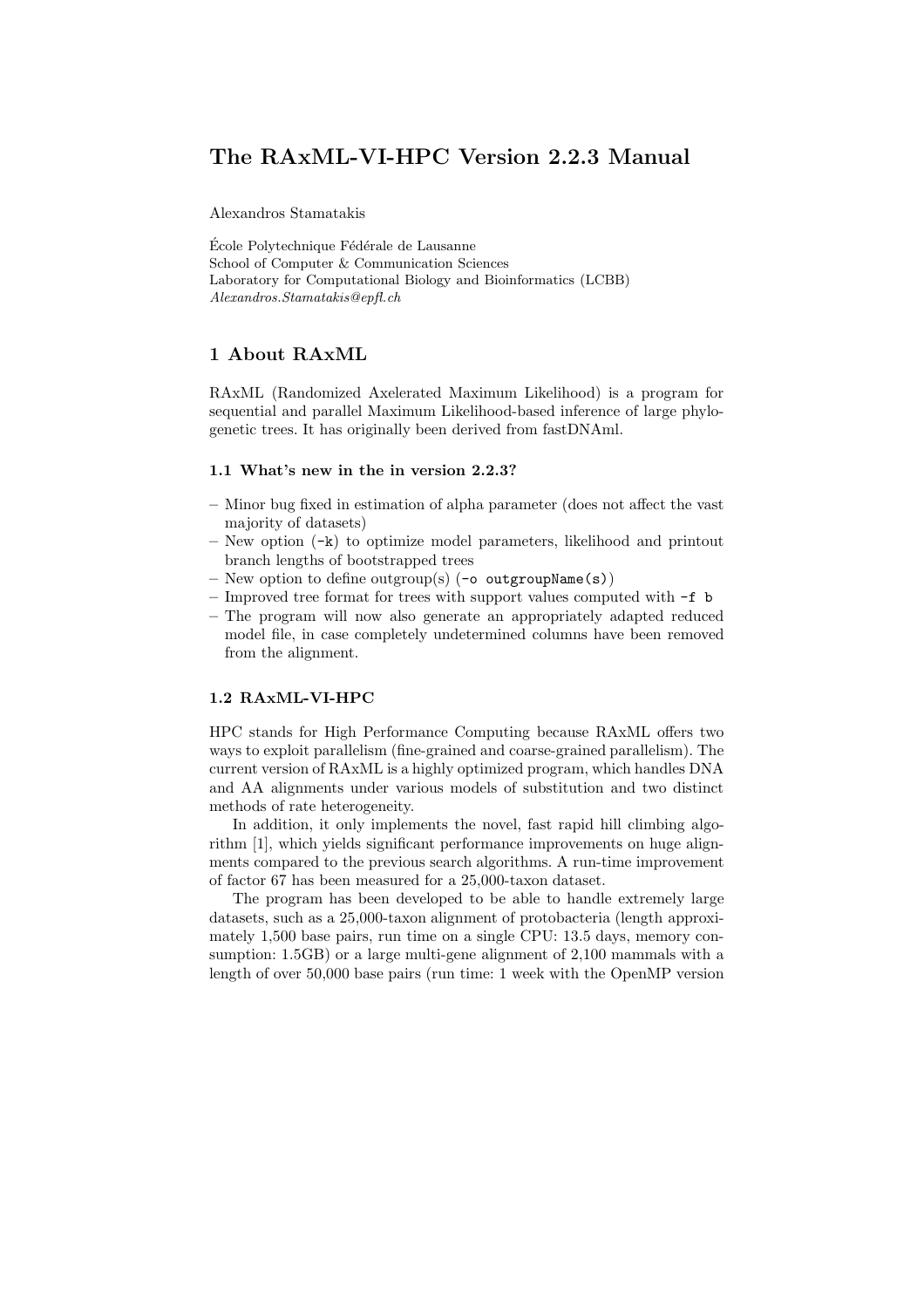of RAxML on 4 CPUs, memory consumption: 2.9GB). However, it also does fine on smaller datasets.

#### 1.3 Wrapper-Scripts for RAxML

Here is a list with scripts by colleagues which make using RAxML easier and more comfortable.

- My colleague Frank Kauff (now at University of Kaiserslautern, fkauff@rhrk.unikl.de, previously at Duke University) has written a cool biopython wrapper called PYRAXML2. This is a script that reads NEXUS-style data files and prepares the necessary input files and command-line options for RAxML.You can download the Beta-version at www.lutzonilab.net/downloads/
- My colleague Olaf Bininda-Emonds has written a perl script that provides a wrapper around RAxML to easily analyze a set of data files according to a common set of the search criteria. It also organizes the RAxML output into a set of subdirectories. You can download it at www.personal.unijena.de/˜b6biol2/ProgramsMain.html

#### 1.4 Citing RAxML

.

If you use the sequential or MPI-based version of RAxML-VI-HPC please cite Alexandros Stamatakis :"RAxML-VI-HPC: Maximum Likelihood-based Phylogenetic Analyses with Thousands of Taxa and Mixed Models", Bioinformatics 22(21):2688–2690, 2006. In case you are using the OpenMP version of RAxML please also cite [2].

# 2 IMPORTANT WARNINGS

# 2.1 RAxML Likelihood Values

It is very important to note that the likelihood values produced by RAxML can not be directly compared to likelihood values of other ML programs. However, the likelihood values of the current version are much more similar to those obtained by other programs (usually between  $+/- 1.0$  log likelihood units of those obtained e.g. by PHYML). Also note, that likelihood values obtained by different RAxML-VI-HPC versions, especially those prior to version 2.1.0 should not be directly compared with each other either. This is due to frequent code changes in the likelihood function implementation and model parameter optimization procedure!

Thus, if you want to compare topologies obtained by distinct ML programs make sure that you optimize branch lengths and model parameters of final topologies with one and the same program. This can be done by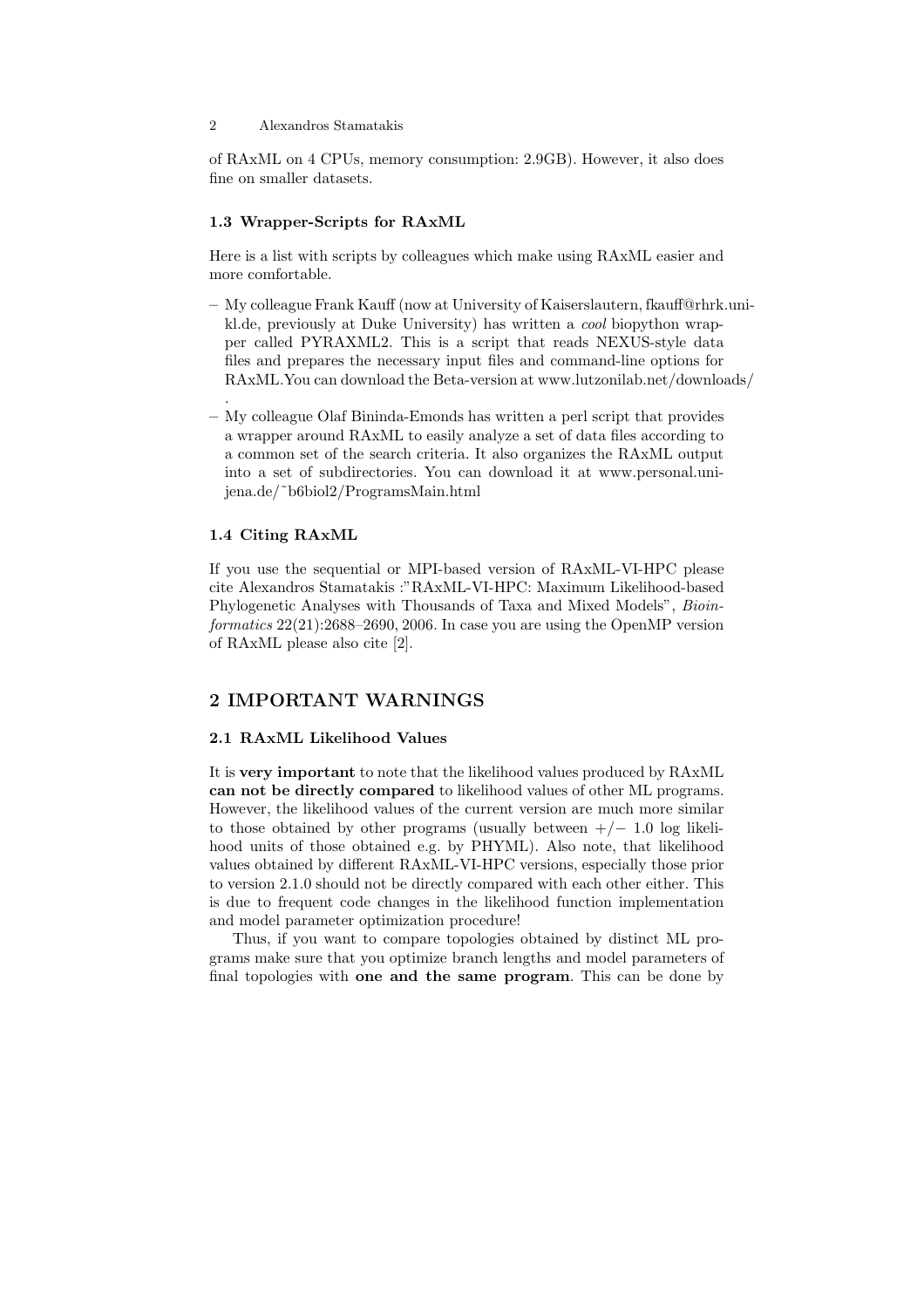either using the respective RAxML option (-f e) or e.g. the corresponding option in PHYML [3].

# PERSONAL OPINION: Differences in Likelihood scores:

In theory all ML programs implement the same mathematical function and should thus yield the same likelihood score for a fixed model and a given tree topology. However, if we try to implement a numerical function on a finite machine we will unavoidably obtain rounding errors. Even if we change the sequence (or if it is changed by the compiler) of some operations applied to floating point or double precision arithmetics in our computer we will probably get different results <sup>1</sup>. In my experiments I have observed differences among final likelihood values between GARLI, IQPNNI, PHYML, RAxML (every program showed a different value).

RAxML likelihood values typically differ by a greater amount from those obtained by other programs. The rationale for this is that the general strategy adopted in RAxML is to trade exactness of the likelihood score for speed with respect to the calculations (re-ordering of instructions, low-level optimizations etc). My personal opinion is that the topological search (number of topologies analyzed) is much more important than exact likelihood scores to obtain "good" final ML trees. Especially on large trees with more than 1,000 sequences the differences in likelihood scores induced by the topology are usually so large that a very rough parameter optimization with an  $\epsilon$  of 1 log likelihood unit will already clearly show the differences.

Note that, if you perform a bootstrap analysis you don't need to worry too much about likelihood values anyway, since usually you are only interested in the bootstrapped topologies.

#### 2.2 The GTRCAT Mystery

There is a paper available now [4] which describes what GTRCAT is and why I don't like GTRGAMMA despite the fact that its is a beautiful Greek letter. The main idea behind GTRCAT is to allow for integration of rate heterogeneity into phylogenetic analyses at a significantly lower computational cost (about 4 times faster) and memory consumption (4 times lower). However, due to the way individual rates are optimized and assigned to rate categories in GTRCAT (for details on this please read the paper), this approximation is numerically instable. This means:

### DO NOT COMPARE ALTERNATIVE TREE TOPOLOGIES USING THEIR CAT-based LIKELIHOOD VALUES!

There is a large possibility for a biased assessment of trees. This is the reason why GTRCAT is called approximation instead of model. The same applies to the CAT approximation when used with AA data.

As an example for this you might want to implement a dense matrix multiplication on doubles and then re-order the instructions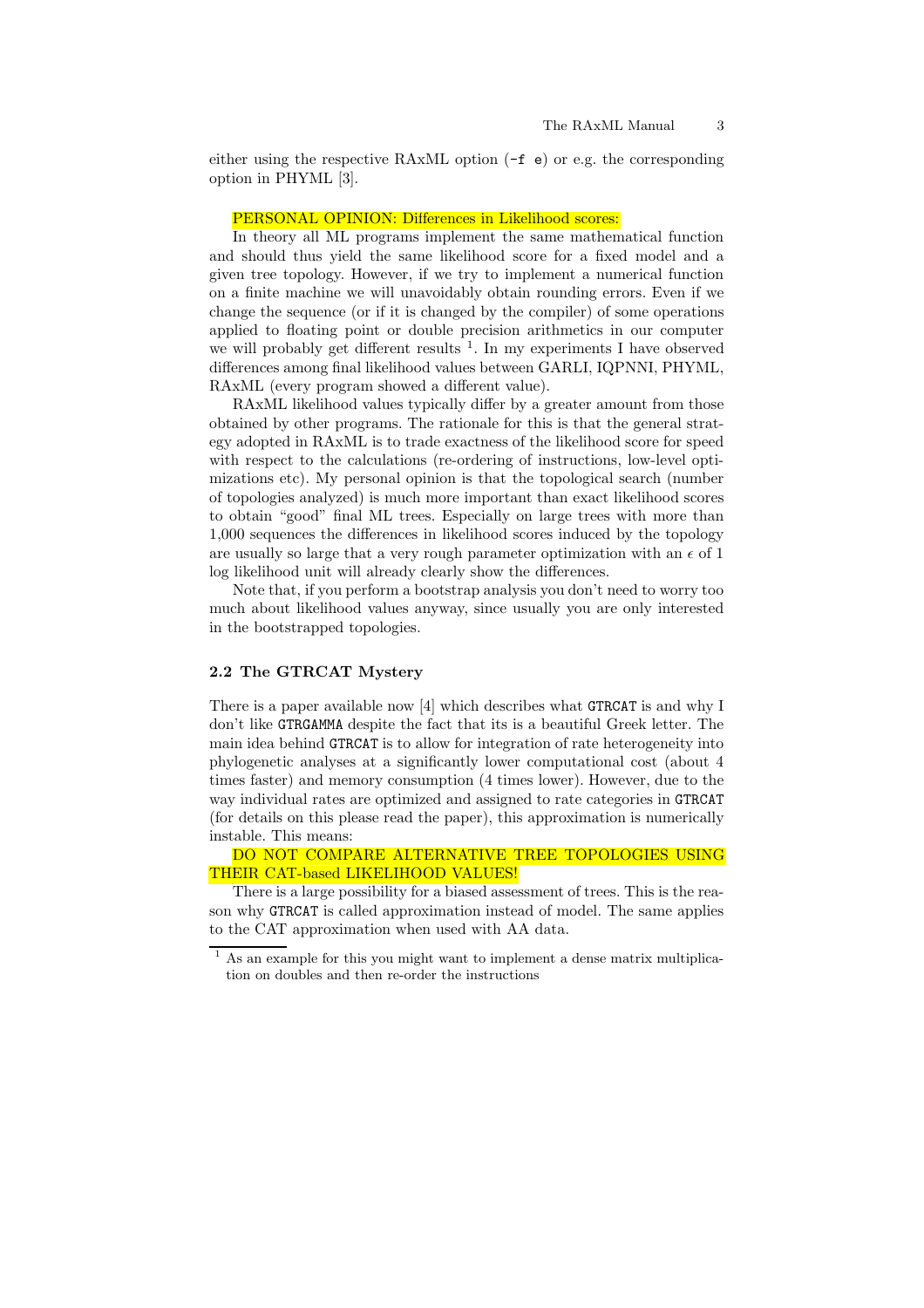# 3 Installation, Compilers, Platforms

RAxML-VI-HPC can be download at icwww.epfl.ch/ $\tilde{\ }$ stamatak as open source code. To install RAxML-VI download the RAxML-VI-HPC-2.2.3.tar.gz archive and uncompress it.

This version comes in three flavors:

- 1. raxmlHPC just the standard sequential version, compile it with gcc by typing make (works on LINUX and MAC).
- 2. raxmlHPC-OMP the OpenMP-parallelized version of RAxML which runs on 2-way (or dual processor), 4-way, and 8-way CPUs. It is best compiled with the pgcc (PGI) compiler by typing make -f Makefile.OMP.PGI. To compile with the icc compiler type make -f Makefile.OMP.ICC
- 3. raxmlHPC-MPI the MPI-parallelized version for all types of clusters to perform parallel bootstraps or multiple inferences on the original alignment, compile with the mpicc (MPI) compiler by typing make -f Makefile.MPI.

IMPORTANT WARNING FOR MPI-VERSION: If you want to compile the MPI version of RAxML but have previously compiled the sequential version, make sure to remove all object files of the sequential code by typing "rm \*.o", everything needs to be re-compiled for MPI!

#### 3.1 When to use which version?

The use of the sequential version is for small datasets and for initial experiments to determine appropriate search parameters.

The OpenMP version will work well for very long alignments (rules of thump:  $> 3,000$  base pairs under GTRGAMMA and  $> 5,000$  base pairs under GTRCAT). For AA models which perform much more computational work per iteration, i.e. per base pair, you might observe this threshold to be situated around 1,000–2,000 bp.

If your alignments are not that long and you have e.g. a dual-processor available it is better to run independent parallel booststraps or multiple analyses on them using the sequential version. When using the OpenMP version do not forget to set the number of threads OMP\_NUM\_THREADS that will be executed per node to the number of CPUs. If you have a bash shell and a 4-way Opteron make sure to set export OMP\_NUM\_THREADS=4.

The MPI-version is for executing your production runs (i.e. 100 or 1,000 bootstraps) on a LINUX cluster. You can also perform multiple inferences on larger datasets in parallel to find a best-known ML tree for your dataset. WARNING: The current MPI-version will only work properly if you specify the " $\#$ " option in the command line, since it has been designed to do multiple inferences in parallel!

The best hardware to run RAxML on is currently the AMD Opteron [2] architecture.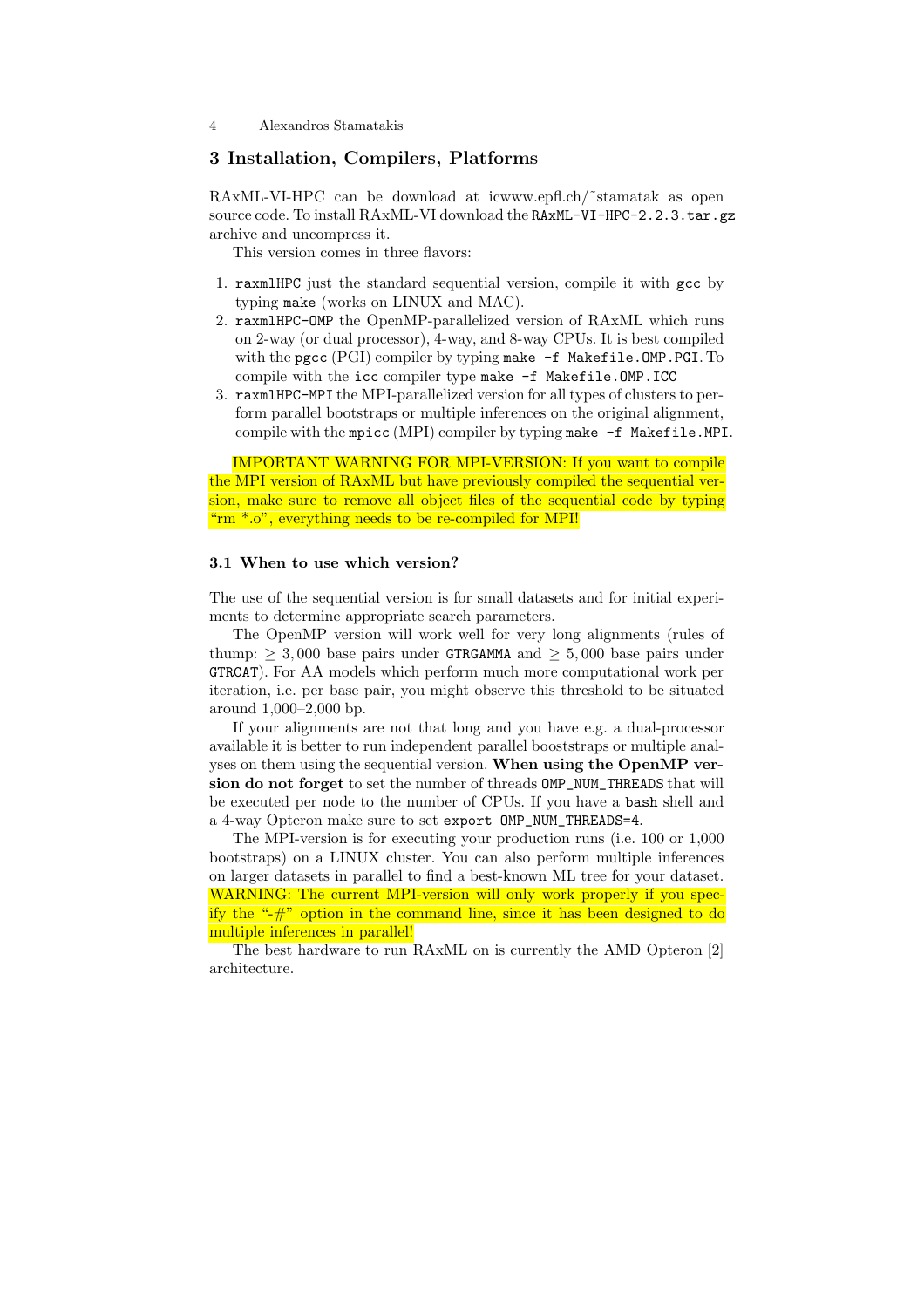#### 3.2 Processor Affinity with the OpenMP Version

An important aspect if you want to use the OpenMP version of the program is to find out how your operating system/platform handles processor affinity of threads. Within the shared-memory context processor affinity means that if you run e.g. 4 threads on a 4-way CPU the threads should always run on the same CPU, i.e. thread0 on CPU0, thread1 on CPU1 etc. This is important for efficiency, since cache entries can be continuously re-used if a thread, which works on the same part of the shared memory, remains on the same CPU. If threads are moved around e.g. thread0 is initially executed on CPU0 but then on CPU4 etc. the cache memory of the CPU will have to be re-filled every time a thread is moved. With processor affinity enabled, performance improvements of  $\approx 5\%$  have been measured on sufficiently large and thus memory-intensive datasets.

Note, that methods to enforce processor affinity vary among operating systems and installations. Thus, the best thing to do is to contact your system administrator or supercomputing center.

# 4 The RAxML Options

#### 4.1 Input Alignment Format

The input alignment format of RAxML is relaxed interleaved or sequential PHYLIP. "Relaxed" means that sequence names can be of variable length between 1 up to 100 characters. If you need longer taxon names you can adapt the constant #define nmlngth 100 in file axml.h appropriately. Moreover, RAxML should be less sensitive with respect to the formatting (tabs, insets, etc) of interleaved PHYLIP files.

The input tree format is Newick, the trees must not be comprehensive, i.e. contain all taxa.

# 4.2 Program Options

```
raxmlHPC[-MPI|-OMP] -s sequenceFileName
                    -n outputFileName
                    -m substitutionModel
                    [-a weightFileName]
                    [-b bootstrapRandomNumberSeed]
                    [-c numberOfCategories]
                    [-d][-e likelihoodEpsilon]
                    [-f b|c|d|e|o|s]
                    [-g groupingFileName]
```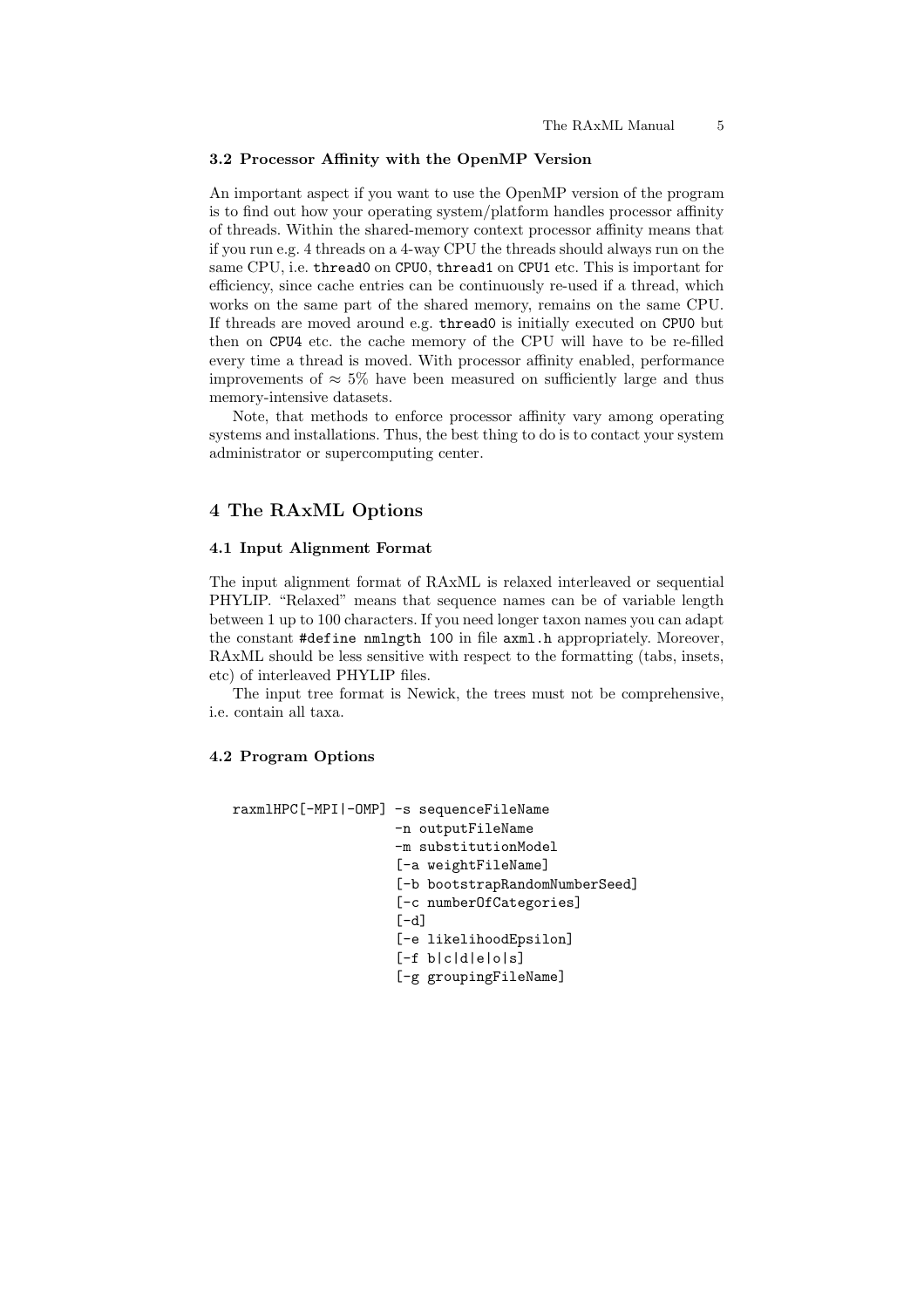```
[-h][-i initialRearrangementSetting]
[-i][-k][-o outgroupName(s)]
[-q multipleModelFileName]
[-r constraintFileName]
[-t userStartingTree]
[-w workingDirectory]
[-v][-y][-z multipleTreesFile]
[-# numberOfRuns]
```
Depending on the compiler you used and the platforms that are at your disposal, you will have three alternative executables:

- 1. raxmlHPC is just the sequential version.
- 2. raxmlHPC-MPI is the parallel coarse-grained version. It can be used if you have a LINUX cluster available and want to perform multiple analysis or multiple bootstraps, i.e. in combination with the  $-\#$  or  $-\#$  and  $-\mathbf{b}$ options. Note, that if you do not specify -# the parallel code will not work properly!
- 3. raxmlHPC-OMP only makes sense if you have a really long alignment (in terms of base pairs) and you have access to 2-way or 4-way CPUs.

The options in brackets [] are optional, i.e. must not be specified, whereas RAxML must be provided the sequence file name with  $-\mathbf{s}$  and the output file(s) name appendix with  $-n$  and the desired model of DNA or AA substitution with -m.

Let's have a look at the individual options now:

-a weightFileName

This option specifies the name of a column weight file, which allows you to assign individual weights to each column of the alignment. The default is that each column has the weight 1. The weights in the weight file must be integers separated by any type and number of whitespaces within a separate file. In addition, there must of course be as many weights as there are columns in your alignment.

The contents of an example weight file would look like this:

5 1 1 2 1 1 1 1 1 1 1 2 1 1 3 1 1 1 1 1 1 1 1 1 1 1 1 1 1 1 1 1 1 1 1 1 1 1 1 1 1 1 4 1 1 1 4 1 1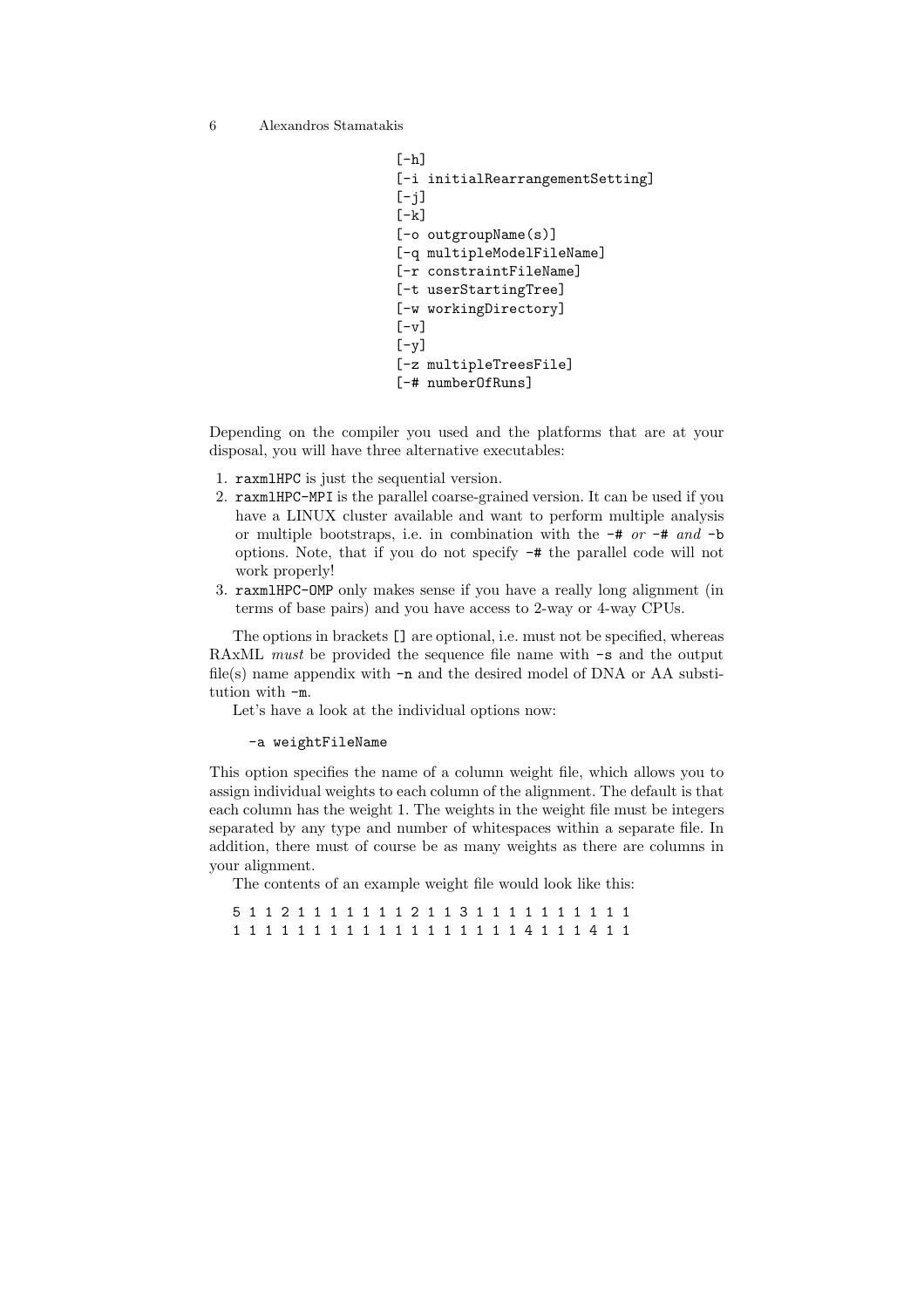#### -b bootstrapRandomNumberSeed

This option allows you to turn on non-parametric bootstrapping. To allow for reproducibility of runs in the sequential program, you have to specify a random number seed, e.g. -b 123476. Note however, that parallel bootstraps with the parallel version raxmlHPC-MPI are not reproducable despite the fact that you specify a random number seed. They are also not reproducable for the sequential version in case you do not provide a fixed starting tree with -t.

#### -c numberOfCategories

This option allows you to specify the number of distinct rate categories used into which the individually optimized rates for each individual site are "thrown" under -m GTRCAT. The results in [4] indicate that the default of -c 25 works fine in most practical cases.

-d

This option allows you to start the RAxML search with a complete random starting tree instead of the default Maximum Parsimony Starting tree. On smaller datasets (around 100–200 taxa) it has been observed that this might sometimes yield topologies of distinct local likelihood maxima which better correspond to empirical expectations.

#### -e likelihoodEpsilon

This allows you to specify up to which likelihood difference, i.e.  $\epsilon$ , the model parameters will be optimized when you use either the GTRGAMMA or GTRMIX models or when you just evaluate final trees with the -f e option. This has shown to be useful to quickly evaluate the likelihood of a bunch of large final trees of more than 1,000 taxa because it will run much more quickly. I typically use e.g. -e 1.0 or -e 2.0 in order to rapidly compare distinct final tree topologies based on their likelihood values. Note that, topologydependent likelihood-differences are typically far larger than 1.0 or 2.0 log likelihood units. The default setting is 0.1 log likelihood units which proves to be sufficient in most practical cases.

#### -f algorithm

This option allows you to select the type of algorithm you want RAxML to execute. When you specify -f d which is also the default, RAxML will execute the new (as of version 2.2.1) and significantly faster rapid hill-climbing algorithm. If you specify -f o RAxML will execute the slower old search algorithm of version 2.1.3. When -f e is specified RAxML will optimize the model parameters and branch lengths of a topology provided via the -t option under GTRGAMMA. When —-f b— is specified RAxML will draw the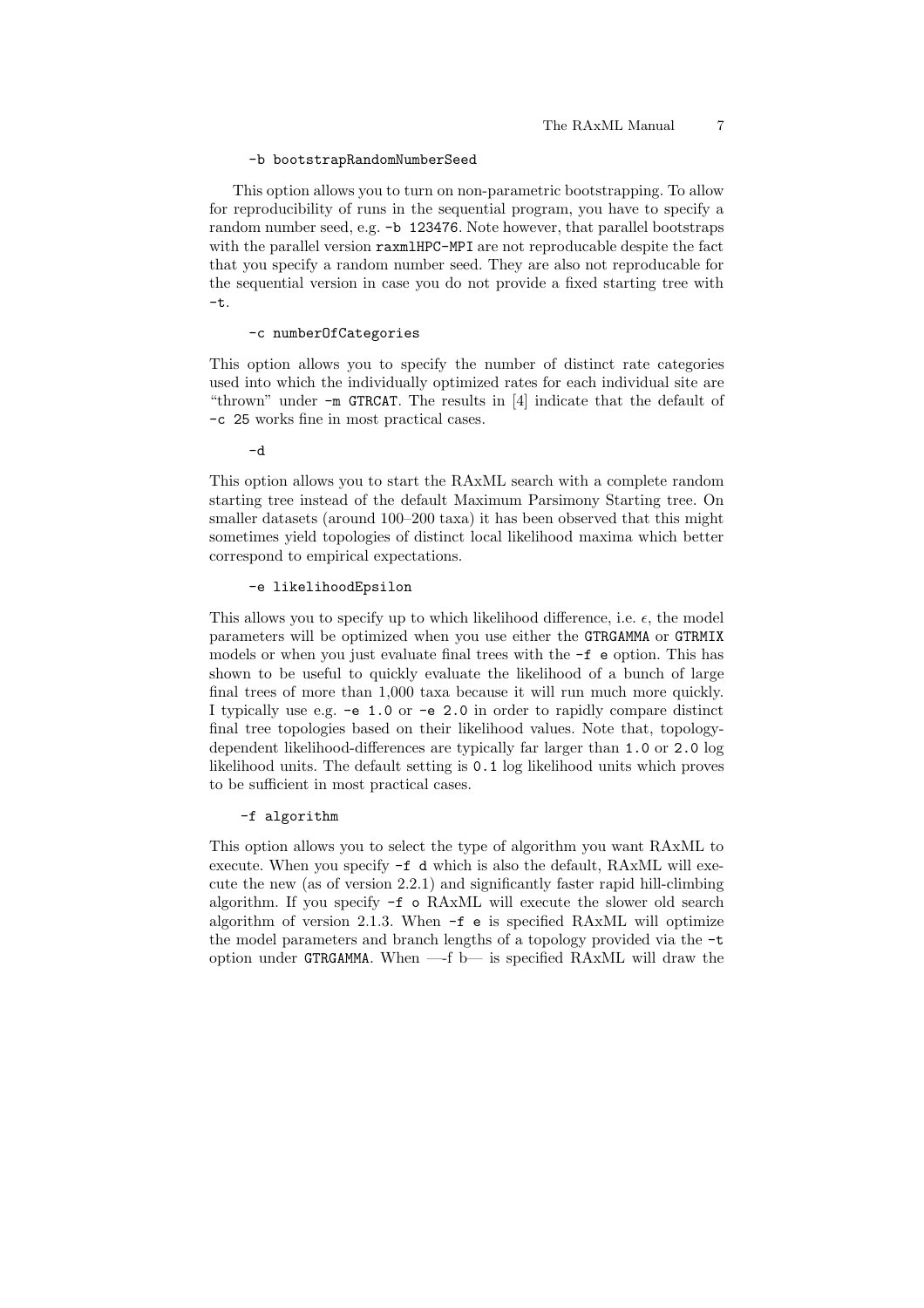bipartitions using a bunch of topologies (typically bootstrapped trees) specified with -z (see below) onto a single tree topology specified by -t (typically the best-scoring ML tree). The new -f c option just checks if RAxML can read the alignment. Finally the new -f s option can be used to split a multigene alignment into individual genes, provided a model file with -q. This might be useful to select best-fitting models for individual partitions of an AA multi-gene alignment.

# -g groupingFileName

This option allows you to specify an incomplete or comprehensive multifurcating constraint tree for the RAxML search in NEWICK format. Initially, multifurcations are resolved randomly. If the tree is incomplete (does not contain all taxa) the remaining taxa are added by using the MP criterion. Once a comprehensive (containing all taxa) bifurcating tree is computed, it is further optimized under ML respecting the given constraints.

### -i initialRearrangementSetting

This allows you to specify an initial rearrangement setting for the initial phase of the search algorithm. If you specify e.g. -i 10 the pruned subtrees will be inserted up to a distance of 10 nodes away from their original pruning point. If you don't specify -i, a "good" initial rearrangement setting will automatically be determined by RAxML (see Section 5.1 for further details).

-j

Specifies that RAxML shall write intermediate trees found during the search to a separate file after each iteration of the search algorithm. The default setting, i.e. if you do not specify -j is that no checkpoints will be written.

 $-k$ 

Specifies that RAxML shall optimize branches and model parameters on bootstrapped trees as well as print out the optimized likelihood. Note, that this option only makes sense when used with the GTRMIX or GTRGAMMA models (or the respective AA models)!

#### -h

If you call raxmlHPC -h this will print a summary of the program options to your terminal.

# -m modelOfEvolution

Selection of the model of nucleotide substitution or amino acid substitution to be used.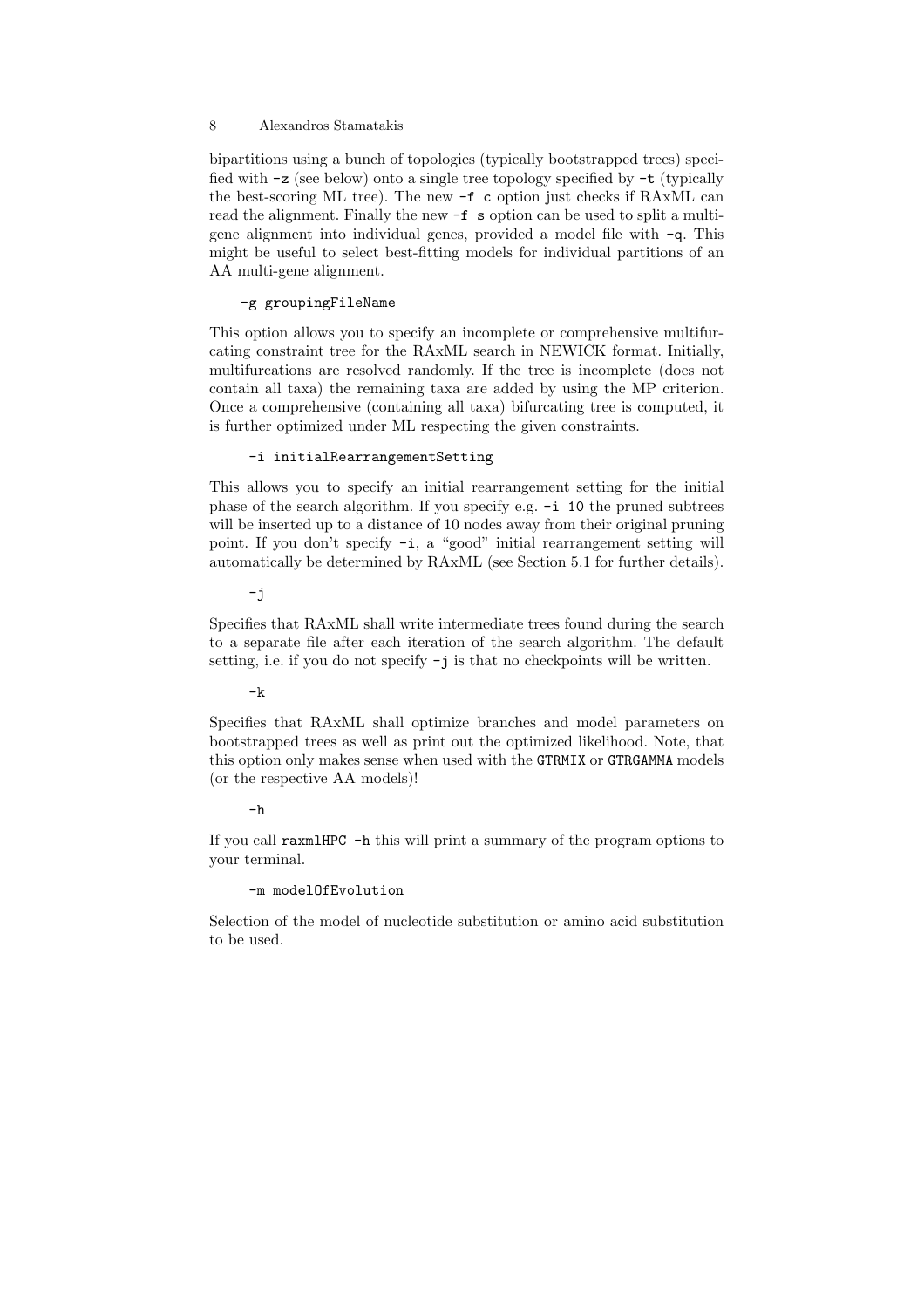#### NUCLEOTIDE MODELS

- -m GTRCAT: GTR approximation with optimization of individual per– site substitution rates and classification of those individual rates into the number of rate categories specified by -c. This is only a work-around for GTRGAMMA so make sure not to compare alternative topologies based on their GTRCAT likelihood values. Therefore, you can not use GTRCAT in combination with -f e (tree evaluation) and not in combination with multiple analyses on the original alignment  $(-\#)$  option. This is due to the fact that the author assumes that you want to compare trees based on likelihoods if you do a multiple run on the original alignment. If you specify e.g.  $-m$  GTRCAT and  $-#$  10 the program will automatically use GTRMIX (see below).
- -m GTRMIX: This option will make RAxML perform a tree inference (search for a good topology) under GTRCAT. When the analysis is finished RAxML will switch its model to GTRGAMMA and evaluate the final tree topology under GTRGAMMA such that it yields stable likelihood values.
- $-$ m GTRGAMMA: GTR model of nucleotide substitution with the  $\Gamma$  model of rate heterogeneity. All model parameters are estimated by RAxML. The GTRGAMMA implementation uses 4 discrete rate categories which represents an acceptable trade-off between speed and accuracy. Note that, this has been hard-coded for performance reasons, i.e. the number of discrete rate categories can not be changed by the user.

#### AMINO ACID MODELS

- Available AA models: Values for matrixName (see below): DAYHOFF, DCMUT, JTT, MTREV, WAG, RTREV, CPREV, VT, BLOSUM62, MTMAM, GTR. With the optional F appendix you can specify if you want to use empirical base frequencies. Please note, that for mixed models you can in addition specify the per-gene AA model in the mixed model file (see -q option below).
- -m PROTCATmatrixName<sup>[F]</sup>: AA matrix specified by matrixName (see above for a list) with optimization of individual per–site substitution rates and classification of those individual rates into the number of rate categories specified by -c. This is only a work-around for the GAMMA model of rate heterogeneity, so make sure not to compare alternative topologies based on their PROTCAT-based likelihood values. Therefore, you can not use PROTCAT in combination with -f e (tree evaluation) and not in combination with multiple analyses on the original alignment (-#) option. This is due to the fact that the author assumes that you want to compare trees based on likelihoods if you do a multiple run on the original alignment. If you specify e.g. one of the -m PROTCAT... models and -# 10 the program will automatically use the respective **PROTMIX...** model (see below).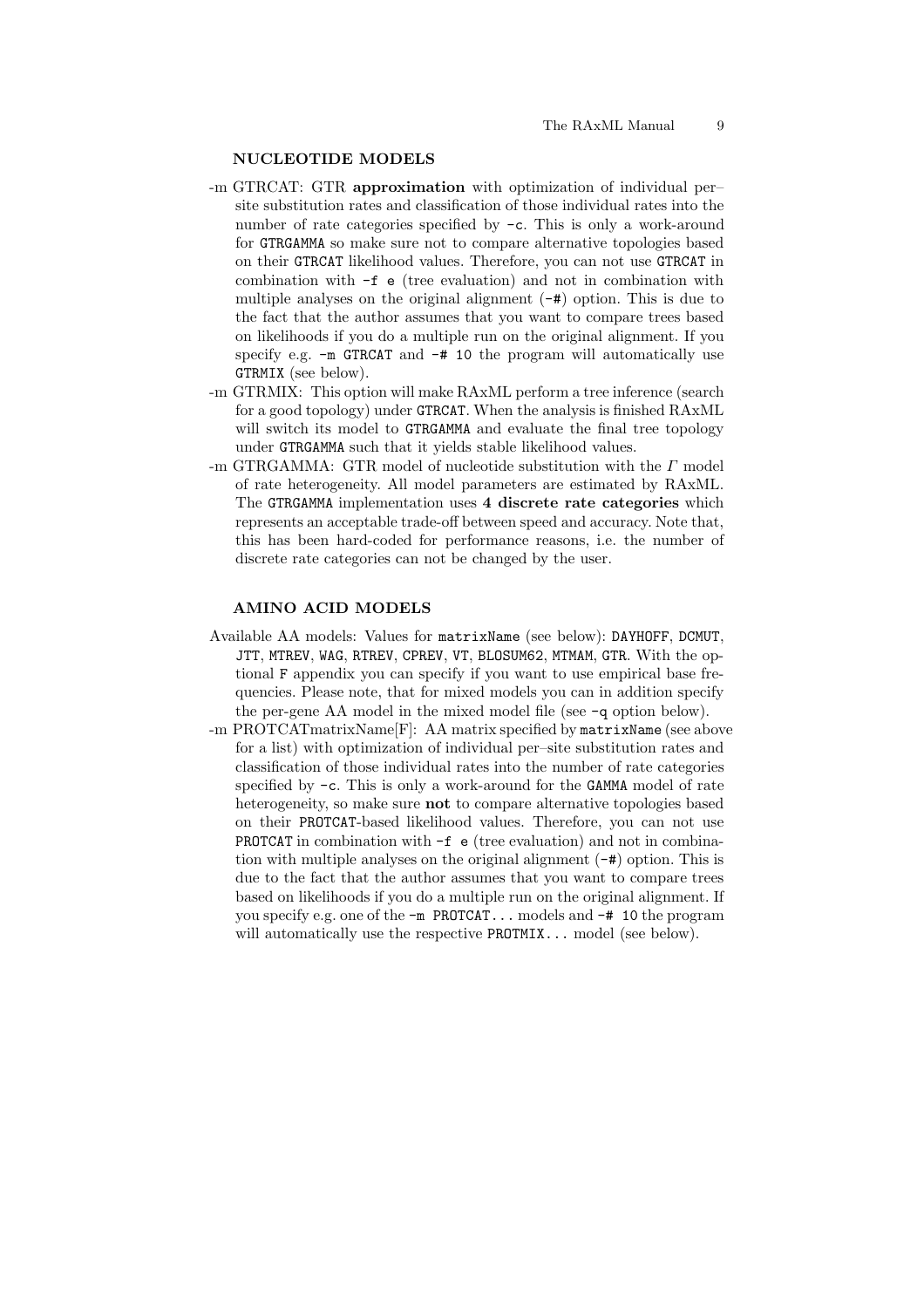- 10 Alexandros Stamatakis
- -m PROTMIXmatrixName[F]: This option will make RAxML perform a tree inference (search for a good topology) under PROTCAT... . When the analysis is finished RAxML will switch its model to the respective PROTGAMMA... model and evaluate the final tree topology under PROTGAMMA... such that it yields stable likelihood values.
- -m PROTGAMMAmatrixName[F]: AA matrix specified by matrixName with the Γ model of rate heterogeneity. All free model parameters are estimated by RAxML. The GAMMA implementation uses 4 discrete rate categories which represents an acceptable trade-off between speed and accuracy. Note that, this has been hard-coded for performance reasons, i.e. the number of discrete rate categories can not be changed by the user.

-n outputFileName

Specify the name of this run, according to which the various output files will be named.

-o outgroupName(s)

Specify the name/names of the outgroup taxa, e.g.-o Mouse or -o Mouse, Rat. Don't leave spaces between the taxon names in the list! If there is more than one outgroup a check for monophyly will be performed. If the outgroups are not monophyletic the tree will be rooted at the first outgroup in the list and a respective warning will be printed.

-q multipleModelFileName

This allows you to specify the regions of your alignment for which an individual model of nucleotide substitution should be estimated. This will typically be useful to infer trees for long (in terms of base–pairs) multi-gene alignments. If e.g.  $-m$  GTRGAMMA is used, individual  $\alpha$ -shape parameters, GTR-rates, and base frequencies will be estimated and optimized for each partition. If you have an alignment with 1,000bp from two genes gene1 (positions 1–500) and gene2 (positions 501–1,000) the information in the multiple model file should look as follows:

 $gene1 =  $1 - 500$$ gene2 = 501-1000

If gene1 is scattered through the alignment, e.g. positions 1–200, and 800–1,000 you specify this with:

 $gene1 = 1-200, 800-1,000$ gene2 = 201-799

You can also assign distinct models to the codon positions, i.e. if you want a distinct model to be estimated for each codon position in gene1 you can specify: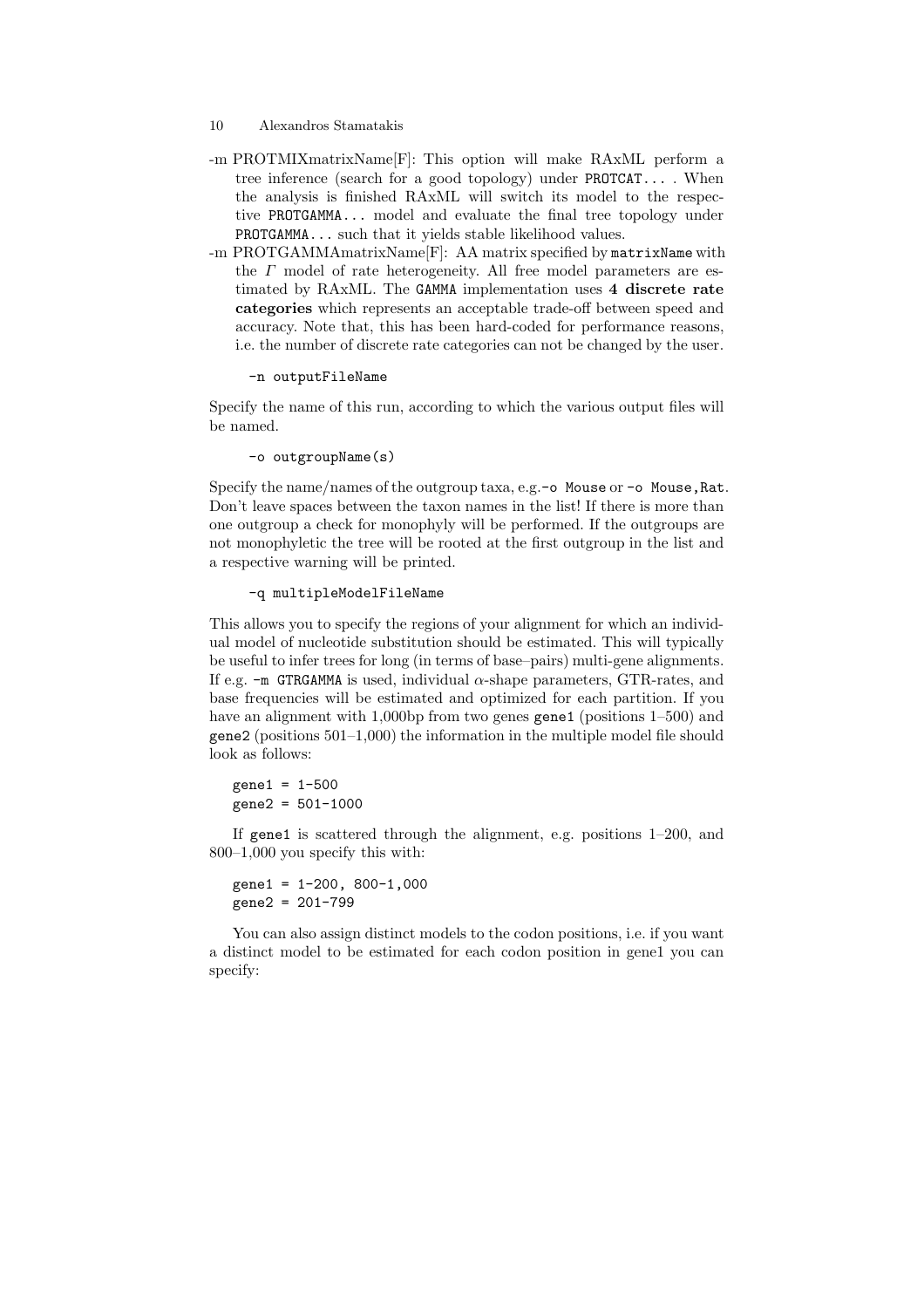gene1codon1 =  $1-500\overline{3}$ gene1codon2 =  $2-500\overline{3}$ gene1codon3 =  $3-500\overline{3}$ gene2 = 501-1000

If you only need a distinct model for the 3rd codon position you can write:

gene1codon1andcodon2 =  $1-500\overline{3}$ , 2-500 $\overline{3}$ gene1codon3 =  $3-500\overline{3}$  $gene2 = 501-1000$ 

Finally, only for AA data its is also possible to specify fixed transition matrices for each partition:

JTT, gene1 = 1-500 WAGF, gene2 = 501-800 gene3 = 801-1000

The AA substitution model must be the first entry in each line and must be separated by a comma from the gene name. If like in the example you do not specify a matrix for gene3 the model for gene3 will default to the model specified by -m. You can not assign different models of rate heterogeneity to different partitions, i.e. it will be either CAT or GAMMA as specified with -m.

#### -r constraintFileName

This option allows you to pass a binary/bifurcating constraint/backbone tree in NEWICK format to RAxML. Note, that using this option only makes sense if this tree contains less taxa than the input alignment. The remaining taxa will initially be added by using the MP criterion. Once a comprehensive tree with all taxa has been obtained it will be optimized under ML respecting the restrictions of the constraint tree.

-s sequenceFileName

Specify the name of the alignment data file which must be in relaxed PHYLIP format. Relaxed means that you don't have to worry if the sequence file is interleaved or sequential and that the taxon names are too long.

-t userStartingTree

Specifies a user starting tree file name which must be in Newick format. Branch lengths of that tree will be ignored. Note, that you can also specify a non-comprehensive (not containing all taxa in the alignment) starting tree now. This might be useful if newly aligned/sequenced taxa have been added to your alignment. Initially, taxa will be added to the tree using the MP criterion. The comprehensive tree will then be optimized under ML.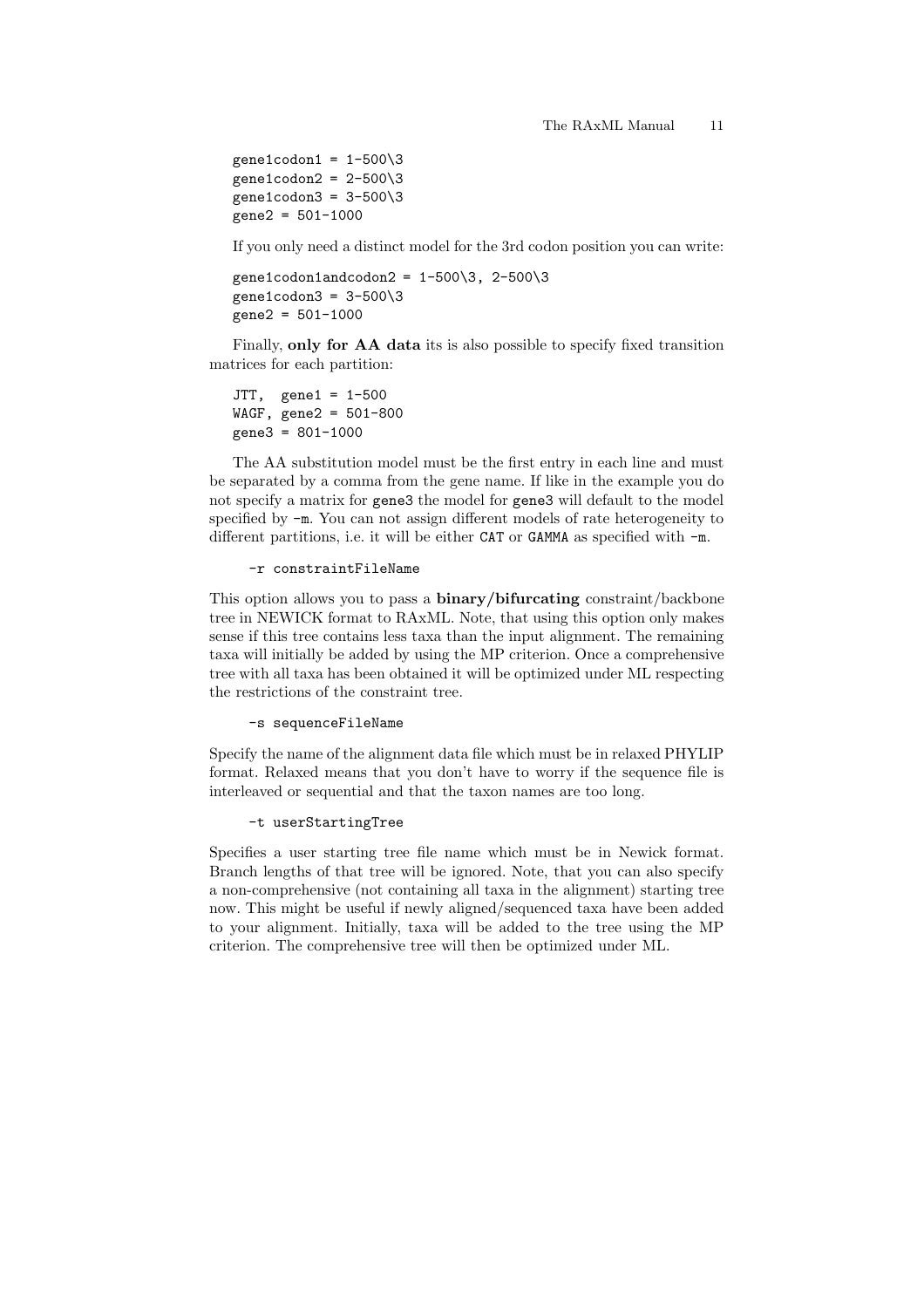$-r<sub>z</sub>$ 

Displays version information.

-w workingDirectory

Name of the working directory where RAxML shall write its output files to.

-y

If you want to only compute a randomized parsimony starting tree with RAxML and not execute an ML analysis of the tree specify -y. The program will exit after computation of the starting tree. This option can be useful if you want to assess the impact of randomized MP and Neighbor Joining starting trees on your search algorithm. They can also be used e.g. as starting trees for Derrick Zwickl's GARLI program for ML inferences, which needs comparatively "good" starting trees to work well above approximately 500 taxa.

```
-z multipleTreesFile
```
Only effective in combination with the -f b option. This file should contain a number of trees in NEWICK format. The file should contain one tree per line without blank lines between trees. For example you can directly read in a RAxML bootstrap result file with -z.

-# numberOfRuns

Specifies the number of alternative runs on distinct starting trees. E.g. if -# 10 is specified RAxML will compute 10 distinct ML trees starting from 10 distinct randomized maximum parsimony starting trees. In combination with the  $\neg$ b option, this will invoke a multiple bootstrap analysis

# 4.3 Output Files

Depending on the search parameter settings RAxML will write a number of output files. The files a run named -n exampleRun will write are listed below:

– RAxML\_log.exampleRun: A file that prints out the time, likelihood value of the current tree and number of the checkpoint file (if the use of checkpoints has been specified) after each iteration of the search algorithm. In the last line it also contains the final likelihood value of the final tree topology after thorough model optimization, but only if  $-m$  GTRMIX or  $-m$  GTRGAMMA have been used. This file is not written if multiple bootstraps are executed, i.e. -# and -b have been specified. In case of a multiple inference on the original alignment (-# option) the Log-Files are numbered accordingly.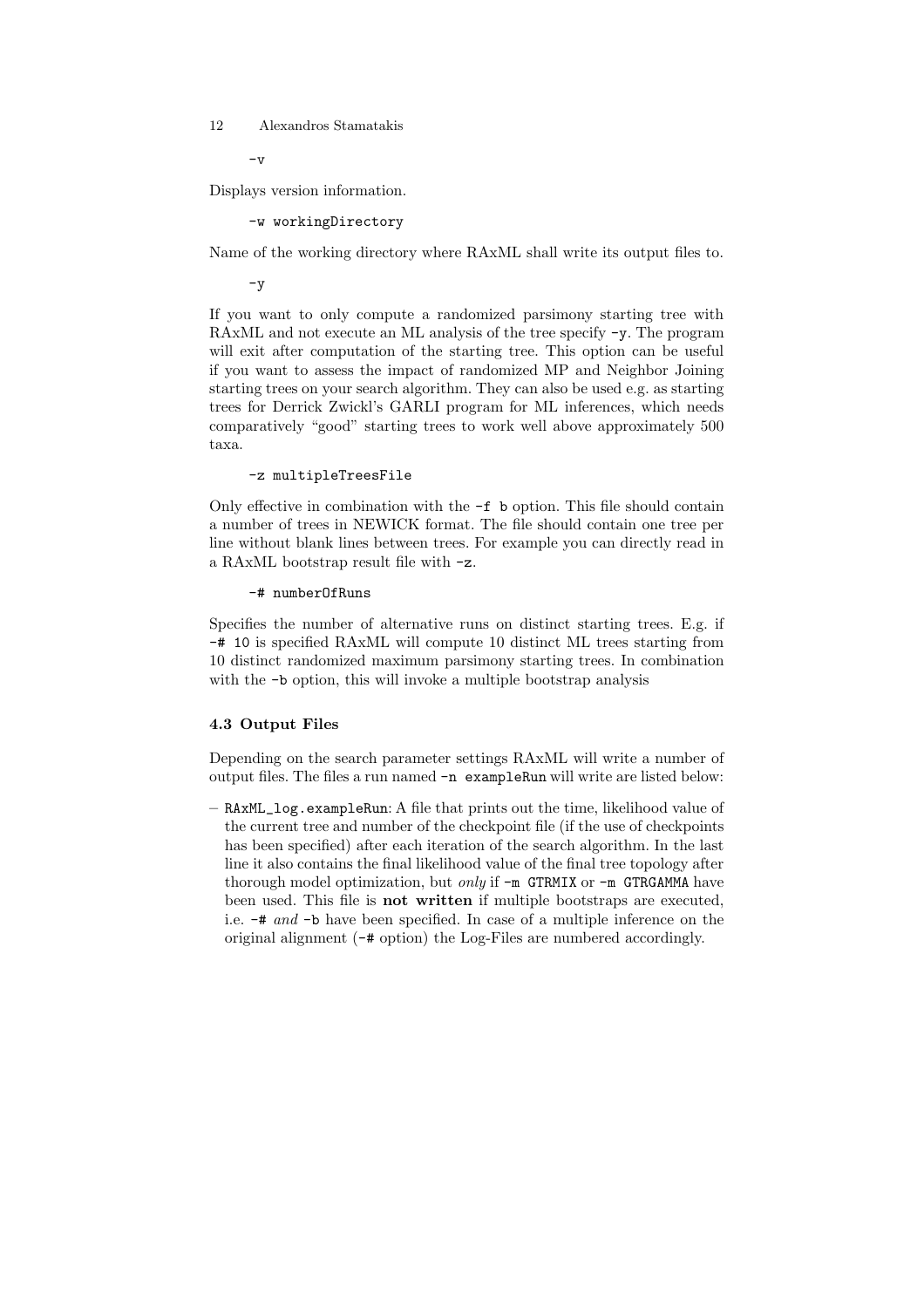- RAxML\_result.exampleRun Contains the final tree topology of the current run. This file is also written after each iteration of the search algorithm, such that you can restart your run with -t in case your computer crashed. This file is **not written** if multiple bootstraps are executed, i.e.  $-\#$  and  $-\mathbf{b}$ have been specified.
- RAxML\_info.exampleRun contains information about the model and algorithm used and how RAxML was called. The final GTRGAMMA likelihood(s) (only if -m GTRGAMMA or -m GTRMIX have been used) as well as the alpha shape parameter(s) are printed to this file. In addition, if the rearrangement setting was determined automatically (-i has not been used) the rearrangement setting found by the program will be indicated as well.
- RAxML\_parsimonyTree.exampleRun contains the randomized parsimony starting tree if the program has not been provided a starting tree by -t. However, this file will not be written if a multiple bootstrap is executed using the  $-\#$  and  $-\mathbf{b}$  options.
- RAxML\_randomTree.exampleRun contains the completely random starting tree if the program was executed with -d.
- RAxML\_checkpoint.exampleRun.checkpointNumber if it has been specified by -j that checkpoints shall be written. Checkpoints are numbered from 0 to n where  $n$  is the number of iterations of the search algorithm. Moreover, the checkpoint files are additionally numbered if a multiple inference on the original alignment has been specified using -#. Writing of checkpoint files is disabled when a multiple bootstrap is executed.
- RAxML\_bootstrap.exampleRun If a multiple bootstrap is executed by -# and  $\neg$  all final bootstrapped trees will be written to this one, single file.
- RAxML\_bipartitions.exampleRun If you used the -f b option, this file will contain the input tree with confidence values from 0.0 to 1.0 drawn on it.

### 4.4 Alignment Error Checking

I recently noticed that a lot of alignments should be checked for the following errors/insufficiencies before running an analysis with RAxML.

- RAxML will now analyze the alignment and check for the following errors:
- Identic Sequence name(s) appearing multiple times in an alignment, this can happen when you exported a standard PHYLIP-file from some tool which truncated the sequence names to 8 or 10 characters.
- Identic Sequence(s) that have different names but are exactly identical. This mostly happens when you excluded some hard-to-align alignment regions from your alignment.
- Undetermined Column(s) that contain only ambiguous characters that will be treated as missing data, i.e. columns that entirely consist of  $X$ ,  $\rightarrow$ ,  $\rightarrow$ ,  $\rightarrow$ for AA data and N, O, X, ?, - for DNA data.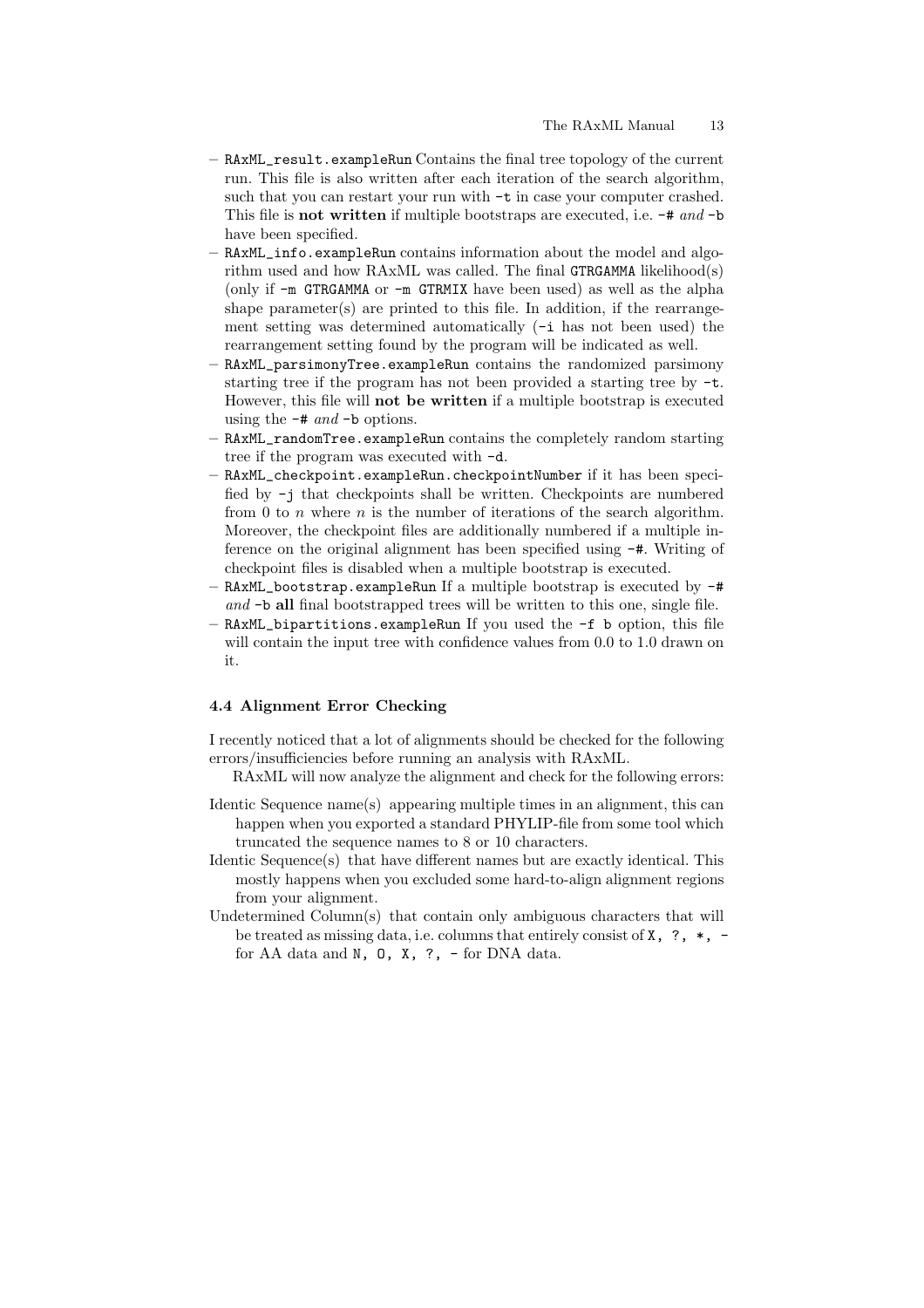Undetermined Sequence(s) that contain that contain only ambiguous characters that will be treated as missing data.

In case that RAxML detects Identic Sequences and/or Undetermined Columns and was executed e.g. with -n alignmentName it will automatically write an alignment file called alignmentName.reduced with Identic Sequences and/or Undetermined Columns removed. If this is detected for a multiple model analysis a respective model file modelFileName.reduced will also be written. In case RAxML encounters identic sequence names or undetermined sequences it will exit with an error and you will have to fix your alignment.

### 5 How to set up and run a typical Analysis

This is a HOW-TO, which describes how RAxML should best be used for a real-world biological analysis, given an example alignment named ex\_al.

Despite the observation that the default parameters work well in most practical cases, the first thing to do is to adapt the program parameters to your alignment. This refers to a "good" setting for the rate categories of -m GTRCAT and the initial rearrangement setting. If you use mixed models you should add -q modelFileName to all of the following commands.

#### 5.1 Getting the Initial Rearrangement Setting right

If you don't specify an initial rearrangement setting with the -i option the program will automatically determine a good setting based upon the randomized MP starting tree. It will take the starting tree and apply lazy subtree rearrangements with a rearrangement setting of 5, 10, 15, 20, 25. The minimum setting that yields the best likelihood improvement on the starting trees will be used as initial rearrangement setting. This procedure can have two disadvantages: Firstly, the initial setting might be very high (e.g. 20 or 25) and the program will slow down considerably. Secondly, a rearrangement setting that yields a high improvement of likelihood scores on the starting tree might let the program get stuck earlier in some local maximum (this behavior could already be observed on a real dataset with about 1,900 taxa).

Therefore, you should run RAxML a couple of times (the more the better) with the automatic determination of the rearrangement setting and with a pre-defined value of 10 which proved to be sufficiently large and efficient in many practical cases. In the example below we will do this based on 5 fixed starting trees.

So let's first generate a couple of randomized MP starting trees. Note that in RAxML-VI-HPC 2.2.3 you also always have to specify a substitution model, regardless of whether you only want to compute an MP starting tree with the -y option.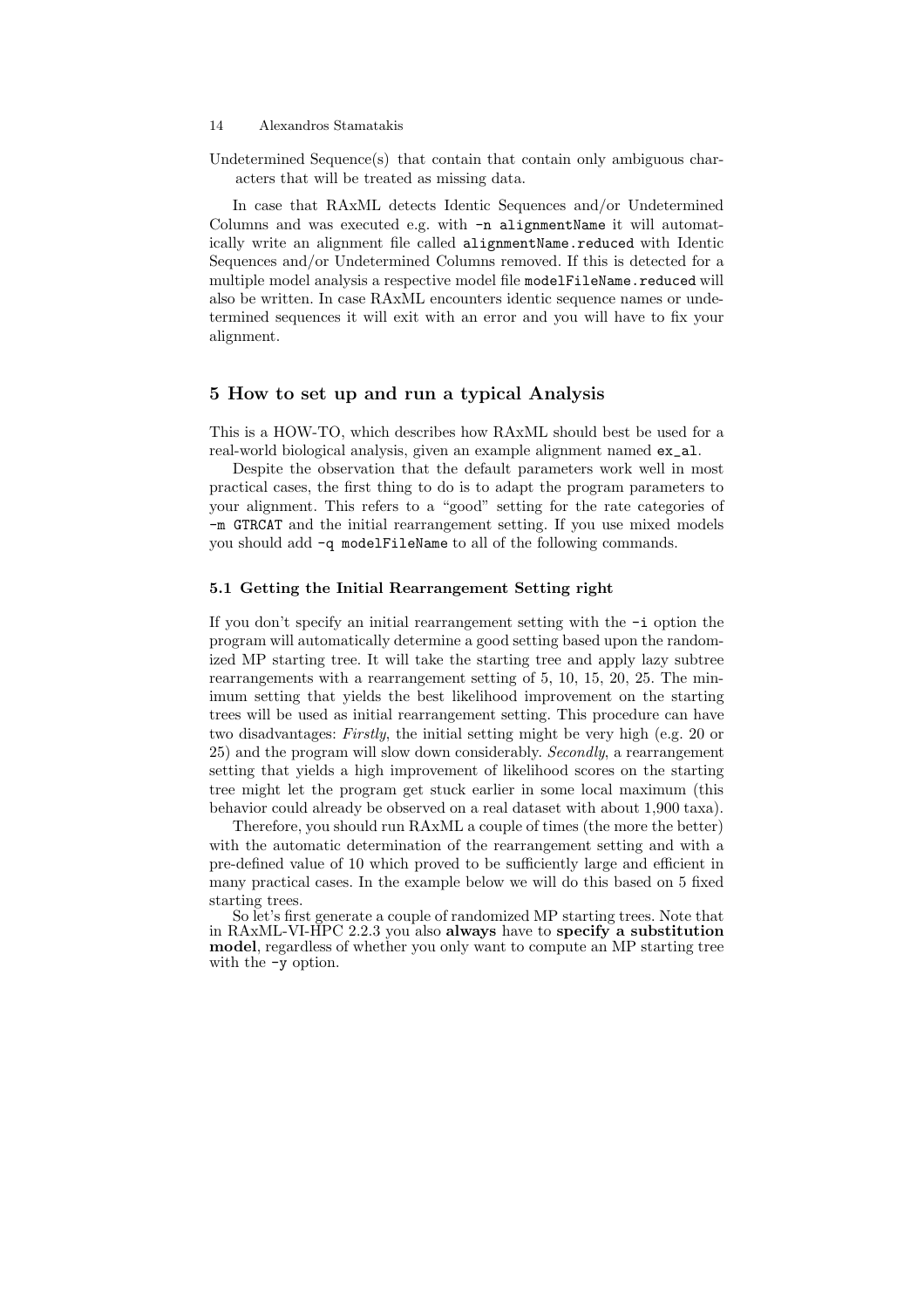raxmlHPC -y -s ex\_al -m GTRCAT -n ST0

... raxmlHPC -y -s ex\_al -m GTRCAT -n ST4

Then, infer the ML trees for those starting trees using a fixed setting -i 10 ...

raxmlHPC -f d -i 10 -m GTRMIX -s ex\_al -t RAxML\_parsimonyTree.ST0 -n FI0 ...

raxmlHPC -f d -i 10 -m GTRMIX -s ex\_al -t RAxML\_parsimonyTree.ST4 -n FI4

and then using the automatically determined setting on the same starting trees:

raxmlHPC -f d -m GTRMIX -s ex\_al -t RAxML\_parsimonyTree.ST0 -n AI0

... raxmlHPC -f d -m GTRMIX -s ex\_al -t RAxML\_parsimonyTree.ST4 -n AI4

Here, we use the GTRMIX model, i.e. inference under GTRCAT and evaluation of the final tree under GTRGAMMA such that we can compare the final likelihoods for the fixed setting FI0-FI4 and the automatically determined setting AI0-AI4.

The setting that yields the best likelihood scores should be used in the further analyses.

#### 5.2 Getting the Number of Categories right

Another issue is to get the number of rate categories right. Due to the reduced memory footprint and significantly reduced inference times the recommended model to use with RAxML on large dataset is GTRMIX if you are doing runs to find the best-known ML tree on the original alignment and GTRCAT for bootstrapping.

Thus, you should experiment with a couple of -c settings and then look which gives you the best  $\Gamma$  likelihood value.

Suppose that in the previous Section 5.1 you found that automatically determining the rearrangement setting works best for your alignment.

You should then re-run the analyses with distinct  $-c$  settings by increments of e.g. 15 rate categories e.g.:

raxmlHPC -f d -c 10 -m GTRMIX -s ex\_al -t RAxML\_parsimonyTree.ST0 -n C10\_0

... raxmlHPC -f d -c 10 -m GTRMIX -s ex\_al -t RAxML\_parsimonyTree.ST4 -n C10\_4

You don't need to run it with the default setting of  $-c$  25 since you already have that data, such that you can continue with ...

raxmlHPC -f d -c 40 -m GTRMIX -s ex\_al -t RAxML\_parsimonyTree.ST0 -n C40\_0 ...

raxmlHPC -f d -c 40 -m GTRMIX -s ex\_al -t RAxML\_parsimonyTree.ST4 -n C40\_4

and so on and so forth.

Since the GTRCAT approximation is still a new concept little is known about the appropriate setting for -c 25. However, empirically -c 25 worked best on 19 real-world alignments. So testing up to -c 55 should usually be sufficient, except if you notice a tendency for final GTRGAMMA likelihood values to further improve with increasing rate category number.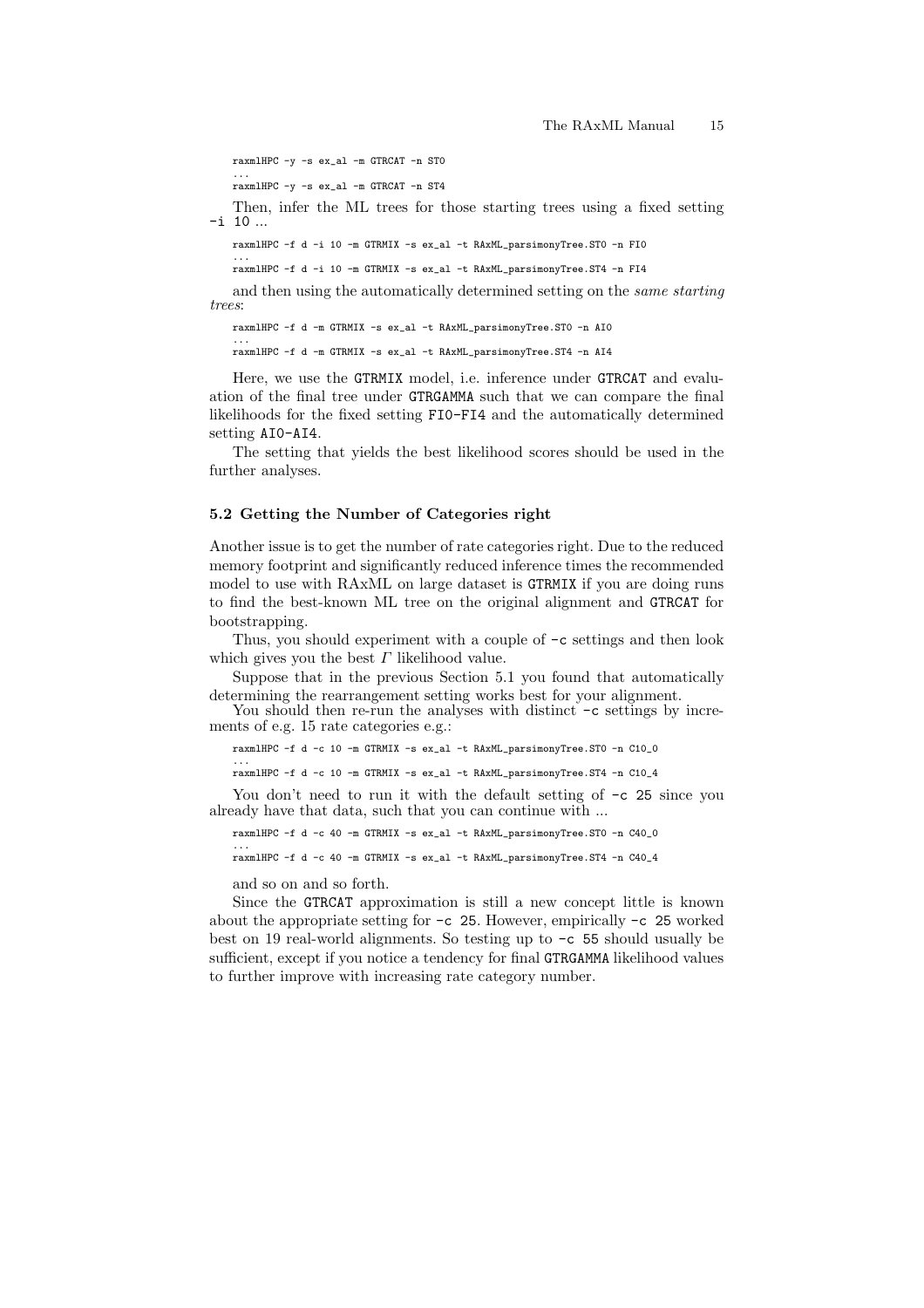Thus, the assessment of the "good" -c setting should once again be based on the final GTRGAMMA likelihood values.

If you don't have the time or computational power to determine both "good" -c and -i settings you should rather stick to determining -i since it has shown to have a greater impact on the final results.

Also note, that increasing the number of distinct rate categories has a negative impact on execution times.

Finally, if the runs with the automatic determination of the rearrangement settings from Section 5.1 have yielded the best results you should then use exactly the same rearrangement settings for each series of experiments to determine a good -c setting. The automatically determined rearrangement settings can be retrieved from file RAxML\_info.AI\_0 ... RAxML\_info.AI\_4.

#### 5.3 Finding the Best-Known Likelihood tree (BKL)

As already mentioned RAxML uses randomized MP starting trees in which it initiates an ML-based optimization. Those trees are obtained by using a randomized stepwise addition sequence to insert one taxon after the other into the tree. When all sequences have been inserted a couple of subtree rearrangements (also called subtree pruning re-grafting) with a fixed rearrangement distance of 20 are executed to further improve the MP score.

The concept to use randomized MP starting trees in contrast to the NJ (Neighbor Joining) starting trees many other ML programs use is regarded as an advantage of RAxML. This allows the program to start ML optimizations of the topology from a distinct starting point in the immense topological search space each time. Therefore, RAxML is more likely to find good ML trees if executed several times.

This also allows you to build a consensus tree out of the final tree topologies obtained from each individual run on the original alignment. By this and by comparing the final likelihoods you can get a feeling on how stable (prone to get caught in local maxima) the search algorithm is on the original alignment.

Thus, if you have sufficient computing resources available, in addition to bootstrapping, you should do multiple inferences (I executed 200 inferences in some recent real-world analyses with Biologists) with RAxML on the original alignment. On smaller datasets it will also be worthwhile to use the -d option for a couple of runs to see how the program behaves on completely random starting trees.

This is where the  $-\#$  option as well as the parallel MPI version raxmlHPC-MPI come into play.

So, to execute a multiple inference on the original alignment on a single processor just specify:

raxmlHPC -f d -m GTRMIX -s ex\_al -# 10 -n MultipleOriginal

and RAxML will do the rest for you. Note that specifying -m GTRCAT in combination with -# is not a good idea, because you will probably want to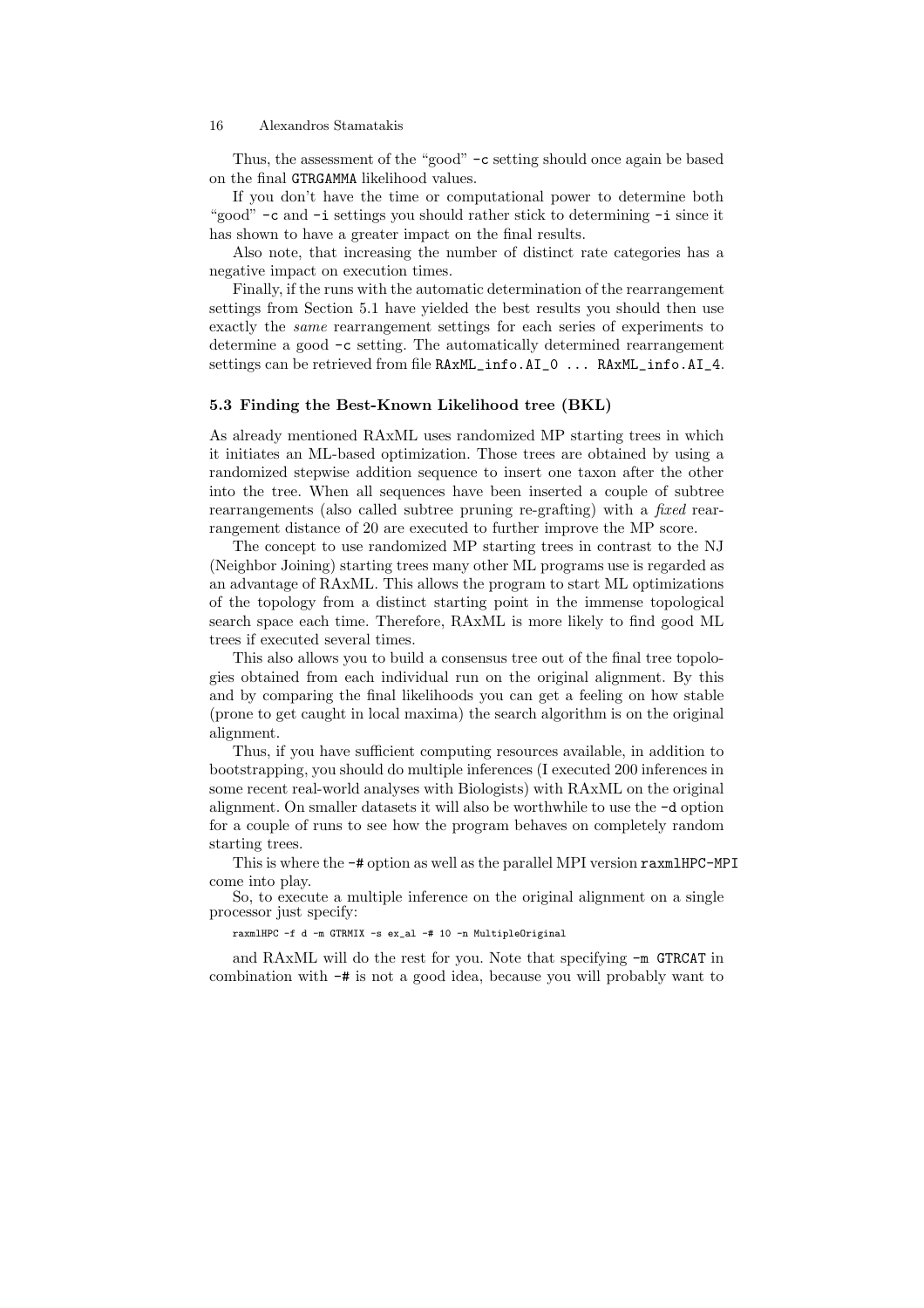compare the trees inferred under GTRCAT based on their likelihood values and will have to compute the likelihood of the final trees under GTRGAMMA anyway. Thus you should better use  $-m$  GTRMIX for those analyses.

If you have a PC cluster available you would specify,

raxmlHPC-MPI -f d -m GTRMIX -s ex\_al -# 100 -n MultipleOriginal

preceeded by the respective MPI run-time commands, e.g. mpiexec or mpirun depending on your local installation (please check with your local computer scientist).

It is important to note that you should specify the execution of one more process than CPUs available (e.g. you have  $8 \text{ CPUs} \rightarrow \text{start } 9 \text{ MPI processes}$ ), since one of those is just the master process which collects data and issues jobs to the worker processes and does not produce significant computational load.

#### 5.4 Bootstrapping with RAxML

To carry out a multiple non-parametric bootstrap with the sequential version of RAxML just type:

raxmlHPC -f d -m GTRCAT -s ex\_al -# 100 -b 12345 -n MultipleBootstrap

You have to specify a random number seed after  $-b$  for the random number generator. This will allow you to generate reproducable results. Note that we can use GTRCAT here, if we do not want to compare final trees based on ML scores or need bootstrapped trees with branch lengths.

To do a parallel bootstrap type:

raxmlHPC-MPI -f d -m GTRCAT -s ex\_al -# 100 -b 12345 -n MultipleBootstrap

once again preceeded by the appropriate MPI execution command. Note that despite the fact that you specified a random number seed the results of a parallel bootstrap are not reproducable.

#### 5.5 Obtaining Confidence Values

Suppose that you have executed 200 inferences on the original alignment and 1,000 bootstrap runs. You can now use the RAxML -f b option to draw the information from the 1,000 bootstrapped topologies onto some tree and obtain a topology with support values. From my point of view the most reasonable thing to do is to draw them on the best-scoring ML tree from those 200 runs. Suppose, that the best-scoring tree was found in run number 99 and the respective tree-file is called RAxML\_result.MultipleOriginal.RUN.99.

If you have executed more than one bootstrap runs with the sequential version of RAxML on distinct computers, i.e. 10 runs with 100 bootstraps on 10 machines you will first have to concatenate the bootstrap files. If your bootstrap result files are called e.g. RAxML\_bootstrap.MultipleBootstrap.0, ..., RAxML\_bootstrap.MultipleBootstrap.9 you can easily concatenate them by using the LINUX/UNIX cat command, e.g.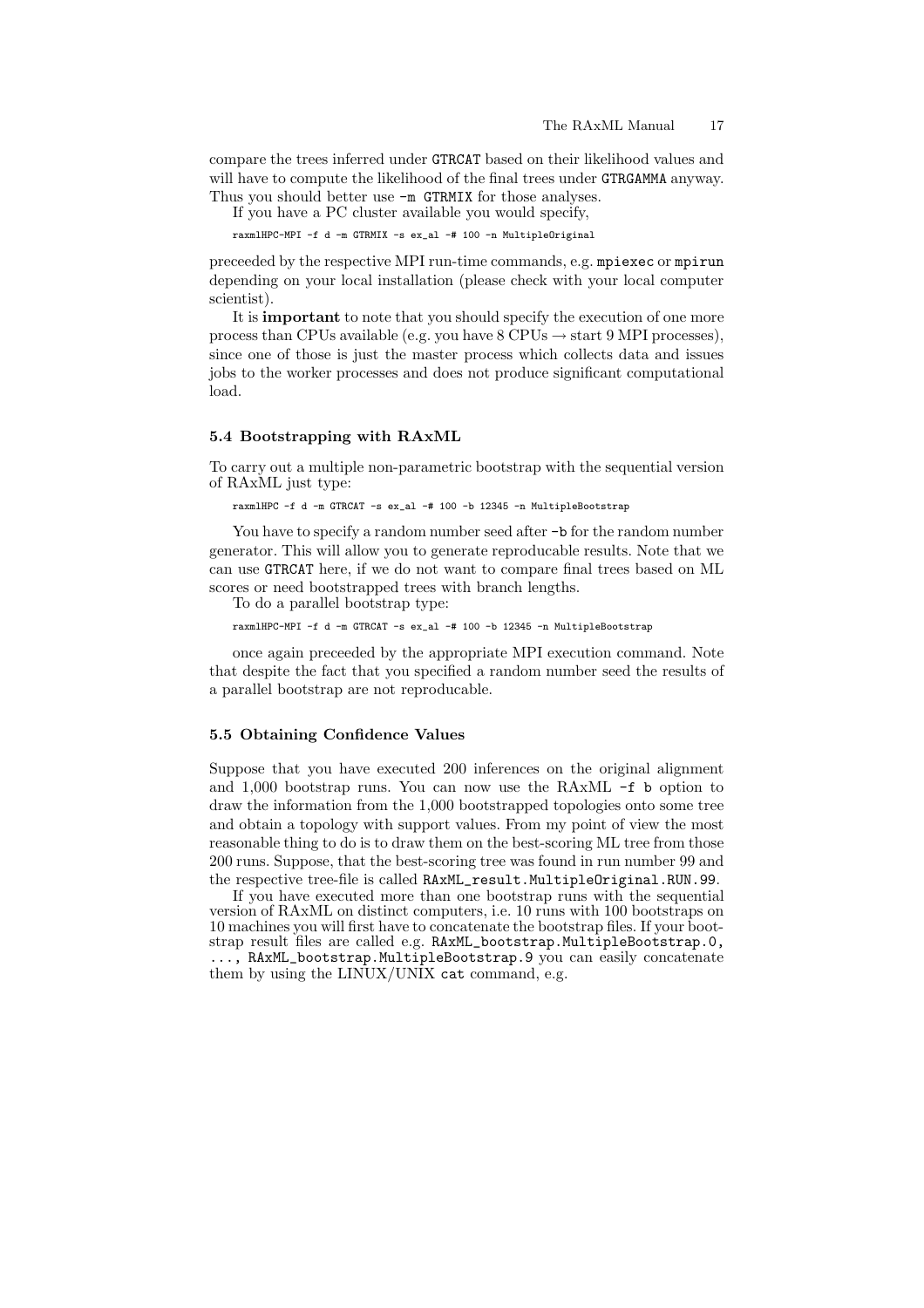cat RAxML\_bootstrap.MultipleBootstrap.\* > RAxML\_bootstrap.All

In order to get a tree with bootstrap values on it just execute RAxML as indicated below:

raxmlHPC -f b -m GTRCAT -s ex\_al -z RAxML\_bootstrap.All -t RAxML\_result.MultipleOriginal.RUN.99 -n BS\_TREE

The new output tree format now shows the support values as inner node labels and also displays branch lengths, it can look e.g. like this:

((((Human:0.555,((Frog:0.207,(Carp:0.129,Loach:0.192) 100:0.159)70:0.001,Chicken:0.561)100:0.259)65:0.091, (Whale:0.108,(Cow:0.116,Seal:0.186)55:0.030)65:0.046) 95:0.144,Rat:0.068):0.045,Mouse:0.045);

# 6 Frequently Asked Questions

#### Q: Can I use NEXUS-style input files for analyses with RAxML?

Not directly, but my colleague Frank Kauff (fkauff@rhrk.uni-kl.de) at the University of Kaiserslautern has written a cool biopython wrapper called PYRAXML2. This is a script that reads nexus data files and prepares the necessary input files and command-line options for RAxML. You can download the Beta-version of PYRAXML2 at www.lutzonilab.net/downloads/.

Q: Why does RAxML not implement a proportion of Invariable (P-Invar) Sites estimate?

PERSONAL OPINION: It is unquestionable that one needs to incorporate rate heterogeneity in order to obtain "publishable" results. Put aside the "publish-or-perish" argument, there is also strong biological evidence for rate heterogeneity among sites. The rationale for not implementing P-Invar in RAxML is that all three alternatives, GTRGAMMA, GTRCAT and P-Invar represent distinct approaches to incorporate rate heterogeneity. Thus, in principle they account for the same phenomenon by different mathematical means. Also some unpublished concerns have been raised that the usage of P-Invar in combination with  $\Gamma$  can lead to a "ping-pong" effect since a change of P-Invar leads to a change in  $\Gamma$  and vice versa. Gangolf Jobb has not implemented P-Invar in his Treefinder [5] (www.treefinder.de) program based on similar concerns.

### Q: Why does RAxML-HPC only implement GTRCAT and GTRGAMMA models for DNA?

For each distinct model of nucleotide substitution RAxML uses a separate, highly optimized set of likelihood functions. The idea behind this is that GTR is the most common and general model for real-world DNA analysis. Thus, it is better to efficiently implement and optimize this model instead of offering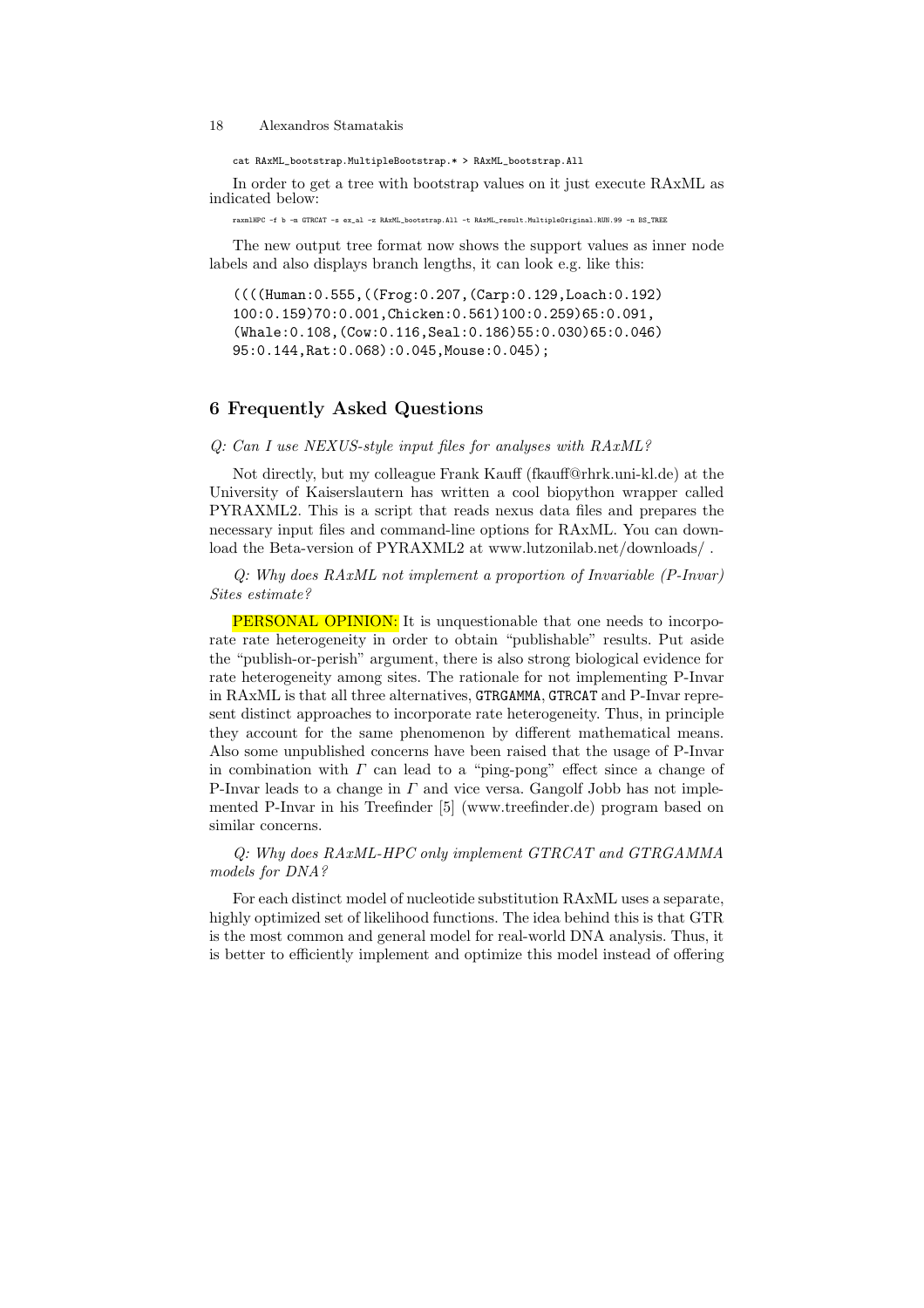a plethora of distinct models which are only special cases of GTR but are programmed in a generic and thus inefficient way.

PERSONAL OPINION: My personal view is that using a simpler model than GTR only makes sense with respect to the computational cost, i.e. it is less expensive to compute. Programs such as Modeltest [6] propose the usage of a simpler model for a specific alignment if the likelihood of a fixed topology under that simpler model is not significantly worse than that obtained by GTR based on a likelihood ratio test. My experience is that GTR always yields a slightly better likelihood than alternative simpler models. In addition, since RAxML has been designed for the inference of large datasets the danger of over-parameterizing such an analysis is comparatively low. Provided these arguments the design decision was taken to rather implement the most general model efficiently than to provide many inefficient generic implementations of models that are just special cases of GTR. Finally, the design philosophy of RAxML is based upon the observation that a more thorough topological search has a greater impact on final tree quality than modeling details. Thus, the efficient implementation of a rapid search mechanisms is considered to be more important than model details. Note that, Derrick Zwickl has independently adapted the same strategy in his very good GARLI code (www.zo.utexas.edu/faculty/antisense/Garli.html), based on similar considerations (personal communication).

# Q: Why does RAxML focus mainly on DNA-based tree inference?

The whole RAxML project started from a high performance computing perspective, i.e. with the goal to compute huge trees on parallel computers. Since DNA data has only 4 states in contrast to 20 for protein data the computational cost (execution times and memory consumption) to compute large trees with many taxa with DNA data is lower. Thus, we are currently able to obtain larger trees based on DNA data.

Tips & Tricks: My colleague Olaf Bininda-Emonds has developed a nice little script [7] (available at www.personal.uni-jena.de/˜b6biol2/) for converting DNA sequence data to protein data, align the protein data with ClustalW<sup>2</sup> and then re–convert it into a DNA alignment. If you have the DNA data available, but want to align with amino acids, and then use RAxML to infer trees, Olaf's script will be very helpful.

#### Q: How does RAxML perform compared to other programs?

RAxML has been compared to other phylogeny programs mainly based on real-world biological datasets and best-known likelihood values. Those analyses can be found in [8] [9] [10]. On almost all real datasets RAxML outperforms other current programs with respect to inference times as well as final likelihood values. An exception is Derrick Zwickl's GARLI code which

<sup>&</sup>lt;sup>2</sup> The ClustalW and most other alignment algorithms typically perform much better on protein data.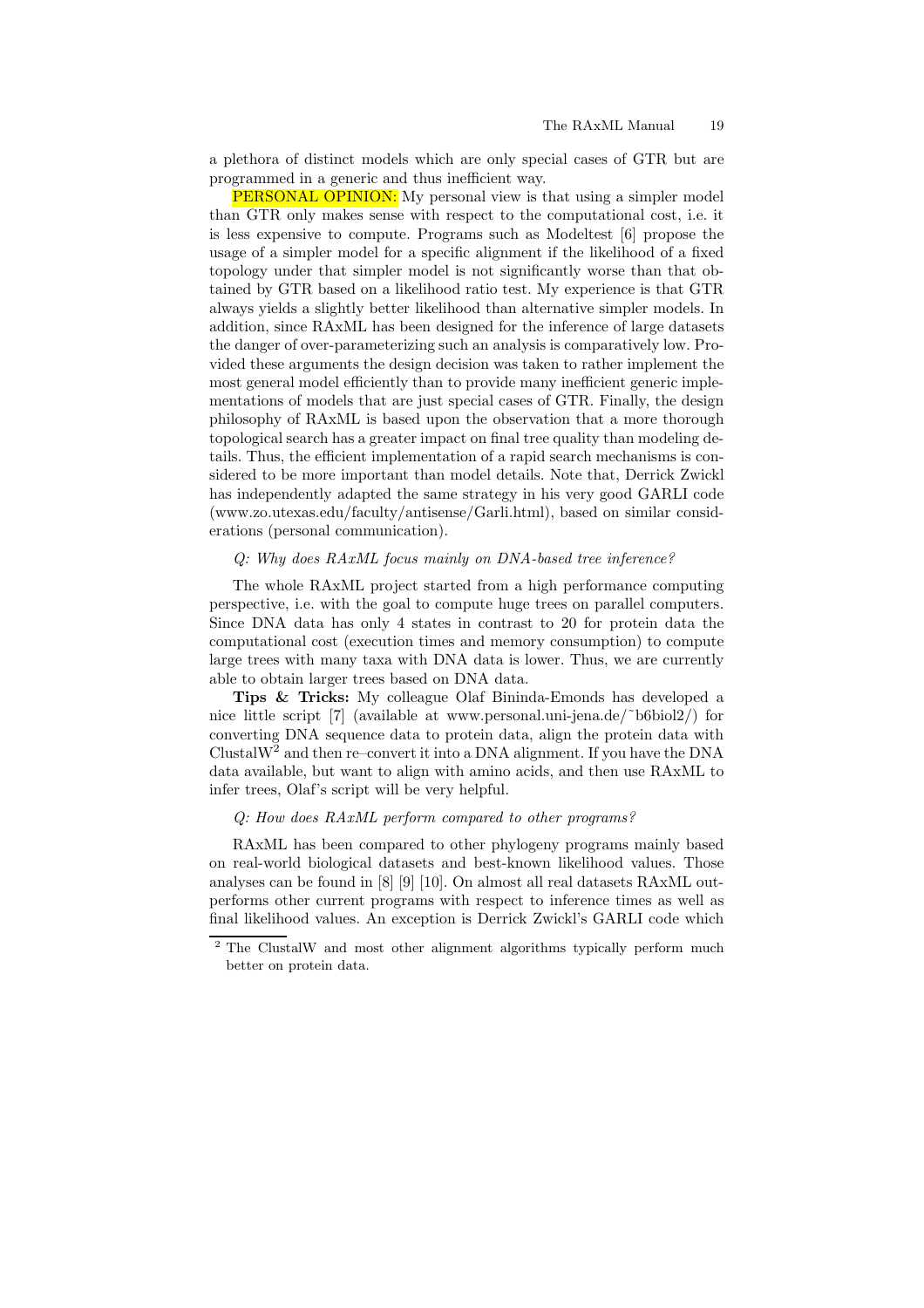represents a "good" alternative to RAxML for trees containing less than approximately 1,000–1,500 taxa. The main advantages of RAxML with respect to all other programs are the highly optimized and efficient likelihood functions and the very low memory consumption. In particular the implementation of the GTRCAT feature allows RAxML to compute huge trees under a realistic approximation of nucleotide substitution which is currently impossible with competing programs due to excessive memory requirements. An initial analysis of the large multi-gene mammalian dataset under GTRCAT showed promising results.

Q: Why has the performance of RAxML mainly been assessed using realworld data?

PERSONAL OPINION: Despite the unquestionable need for simulated data and trees to verify and test the performance of current ML algorithms the current methods available for generation of simulated alignments are not very realistic. For example, only few methods exist that incorporate the generation of gaps in simulated alignments. Since the model according to which the sequences are generated on the true tree is pre-defined we are actually assuming that ML exactly models the true evolutionary process, while in reality we simply don't know how sequences evolved. The above simplifications lead to "perfect" alignment data without gaps, that evolved exactly according to a pre-defined model and thus exhibits a very strong phylogenetic signal in contrast to real data. In addition, the given true tree, must not necessarily be the Maximum Likelihood tree. This difference manifests itself in substantially different behaviors of search algorithms on real and simulated data. Typically, search algorithms execute significantly less (factor 5–10) topological moves on simulated data until convergence as opposed to real data, i.e. the number of successful Nearest Neighbor Interchanges (NNIs) or subtree rearrangements is lower. Moreover, in several cases the likelihood of trees found by RAxML on simulated data was better than that of the true tree. Another important observation is that program performance can be inverted by simulated data. Thus, a program that yields "good" Robinson–Foulds distances on simulated data can in fact perform much worse on real data than a program that does not perform well on simulated data. If one is willing to really accept ML as inference criterion on real data one must also be willing to assume that the tree with the best likelihood score is the tree that is closest to the true tree.

My personal conclusion is that there is a strong need to improve simulated data generation and methodology. In addition, the perhaps best way to assess the validity of our tree inference methods consists in an empirical evaluation of new results and insights obtained by real phylogenetic analysis. This should be based on the prior knowledge of Biologists about the data and the medical and scientific benefits attained by the computation of phylogenies.

Q: Why am I getting weird error messages from the MPI version?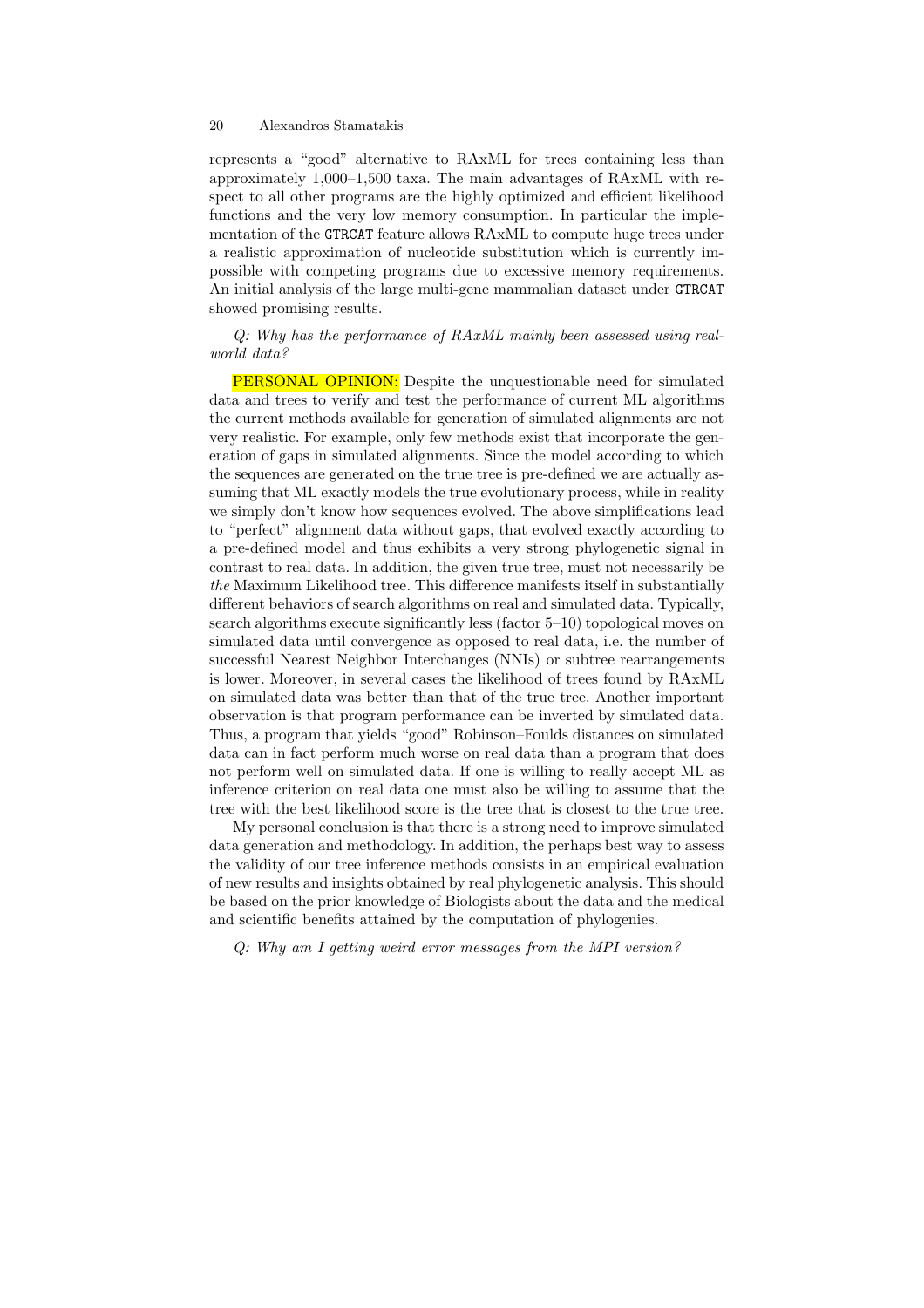You probably forgot to specify the  $-\#$  option in the command-line which must be used for the MPI version to work properly.

Q: How does RAxML handle branch lengths with mixed models?

Currently, only one single branch is optimized over all partitions, i.e. RAxML performs a joint branch length estimate over all models.

PERSONAL OPINION: There might be a risk of over-parameterization if one estimates a separate branch length for each model.

Nonetheless, the implementation of separate branch length-estimates is planned.

Q: When using mixed models, can I link the model parameters of distinct partitions to be estimated jointly, in a similar as way MrBayes does it?

Currently not, but the implementation of such an option is planned.

# 7 Things in Preparation

A couple of things are in preparation (to be released within the next 6 months) which will further expand the capabilities of RAxML. Please be patient with feature requests, since I do not have anybody to help me with program development.

- MPI-based parallelization of the actual search algorithm for parallel inference of a single huge tree on a cluster
- Per-model branch length optimization for mixed models
- Linking parameter estimation across mixed models
- ML-based estimate of base frequencies
- RAxML Web-Servers attached to large clusters with more than 100 CPUs

For any further requests or proposals that you might have please send an email to Alexandros.Stamatakis@epfl.ch or contact me via skype internet telephony, login: stamatak.

## Acknowledgments

Many people have contributed to improve RAxML either via personal discussions, email, or skype or by providing real-world alignments and answering all sorts of CS- and biology-related questions. In the hope not to have forgotten anybody I would like to thank the following colleagues (names are in no particular order): Olivier Gascuel, Stephane Guindon, Wim Hordijk, Michael Ott, Olaf Bininda-Emonds, Maria Charalambous, Pedro Trancoso, Tobias Klug, Derrick Zwickl, Jarno Tuimila, Charles Robertson, Daniele Catanzaro, Daniel Dalevi, Mark Miller, Usman Roshan, Zhihua Du, Markus Göker, Bret Larget, Josh Wilcox, Marty J. Wolf, Aggelos Bilas, Alkiviadis Simeonidis, Martin Reczko, Gangolf Jobb, Frank Kauff, James Munro, Peter Cordes.